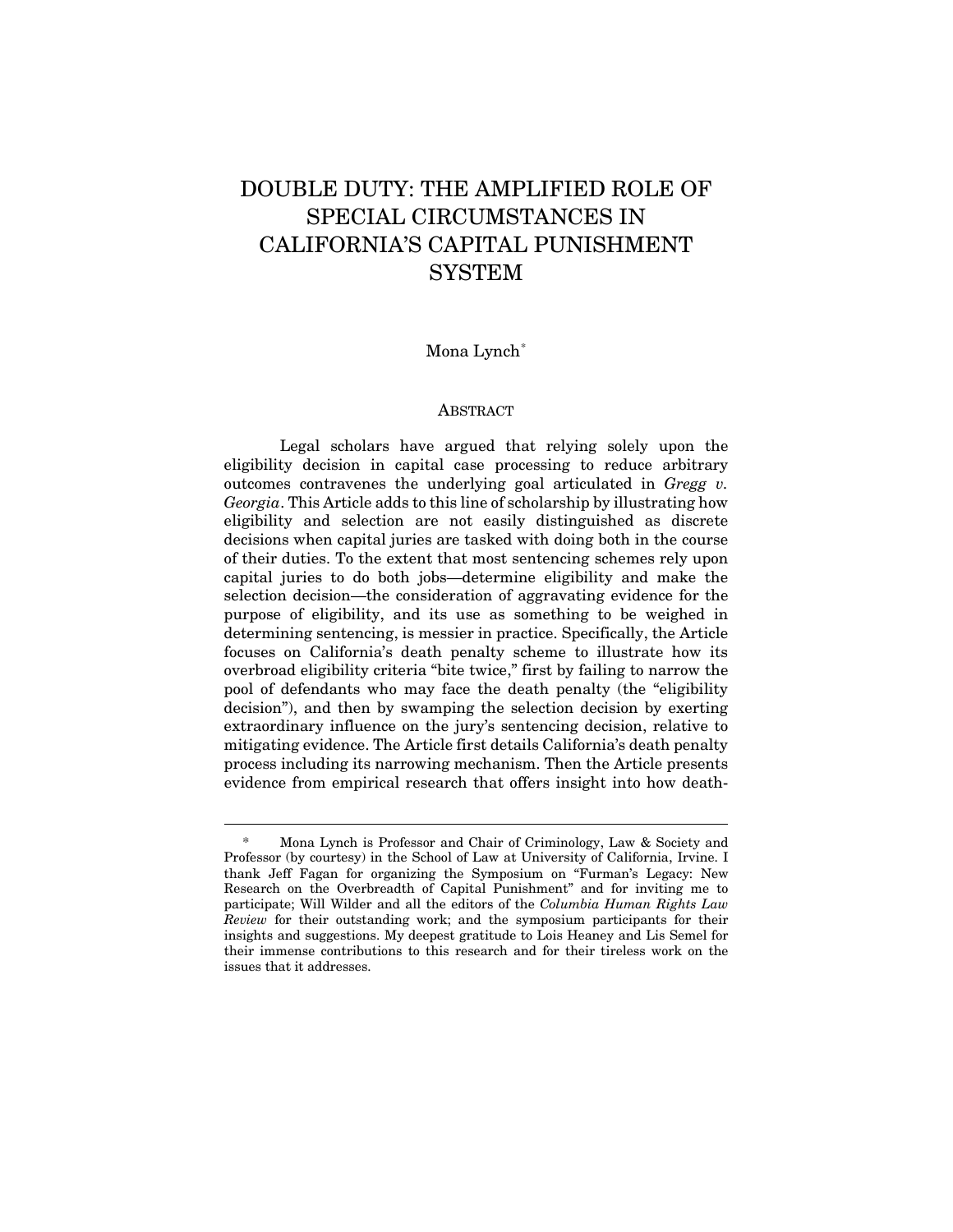eligible Californians understand and consider statutory aggravation ("special circumstances" in California's statutory scheme), especially in relation to mitigating evidence. The Article concludes by outlining next steps for further research on how eligibility and selection determinations work together to produce the twin failures of California's current death penalty machinery: a failure to narrow eligibility and a failure to ensure coherence in sentence outcomes.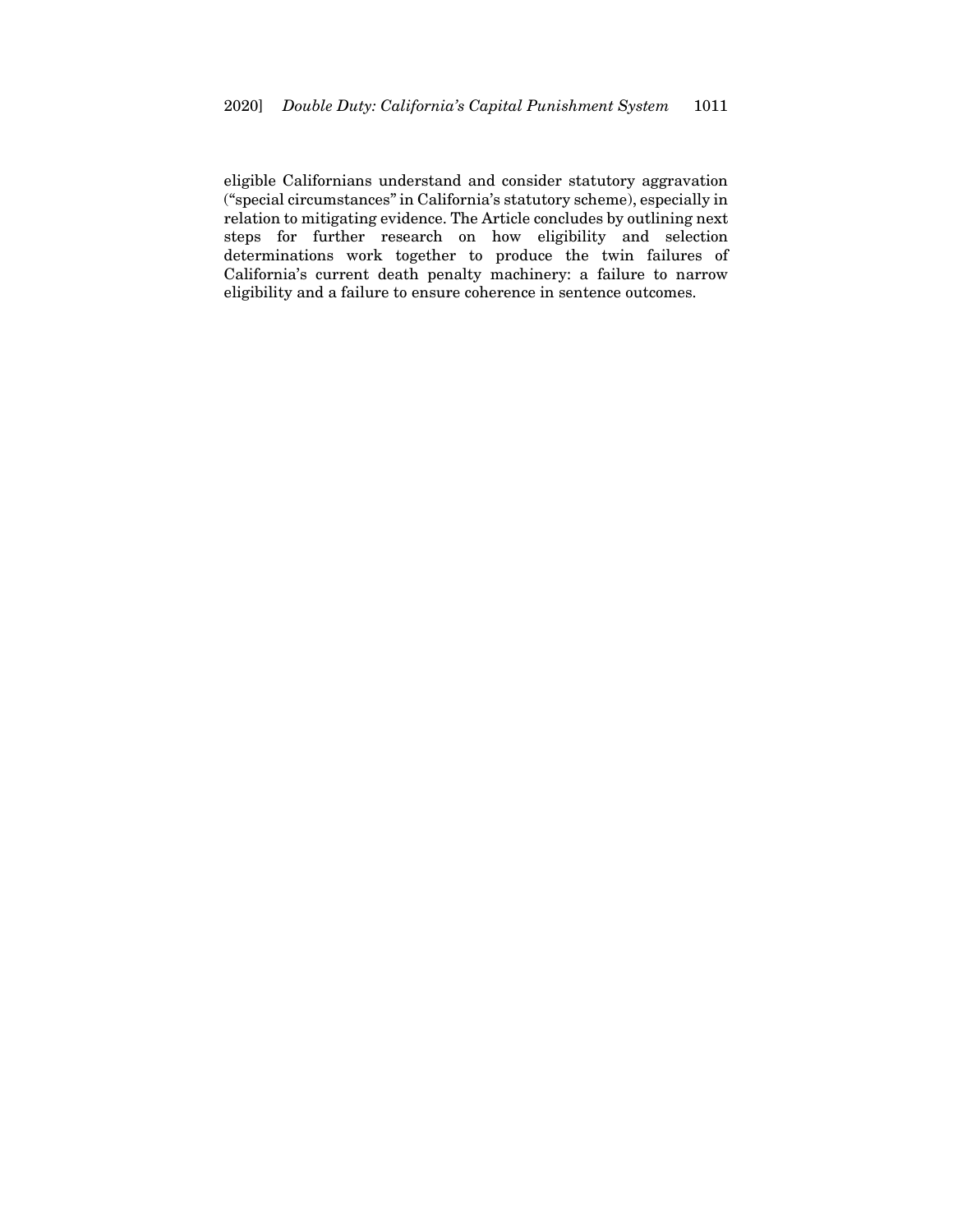## TABLE OF CONTENTS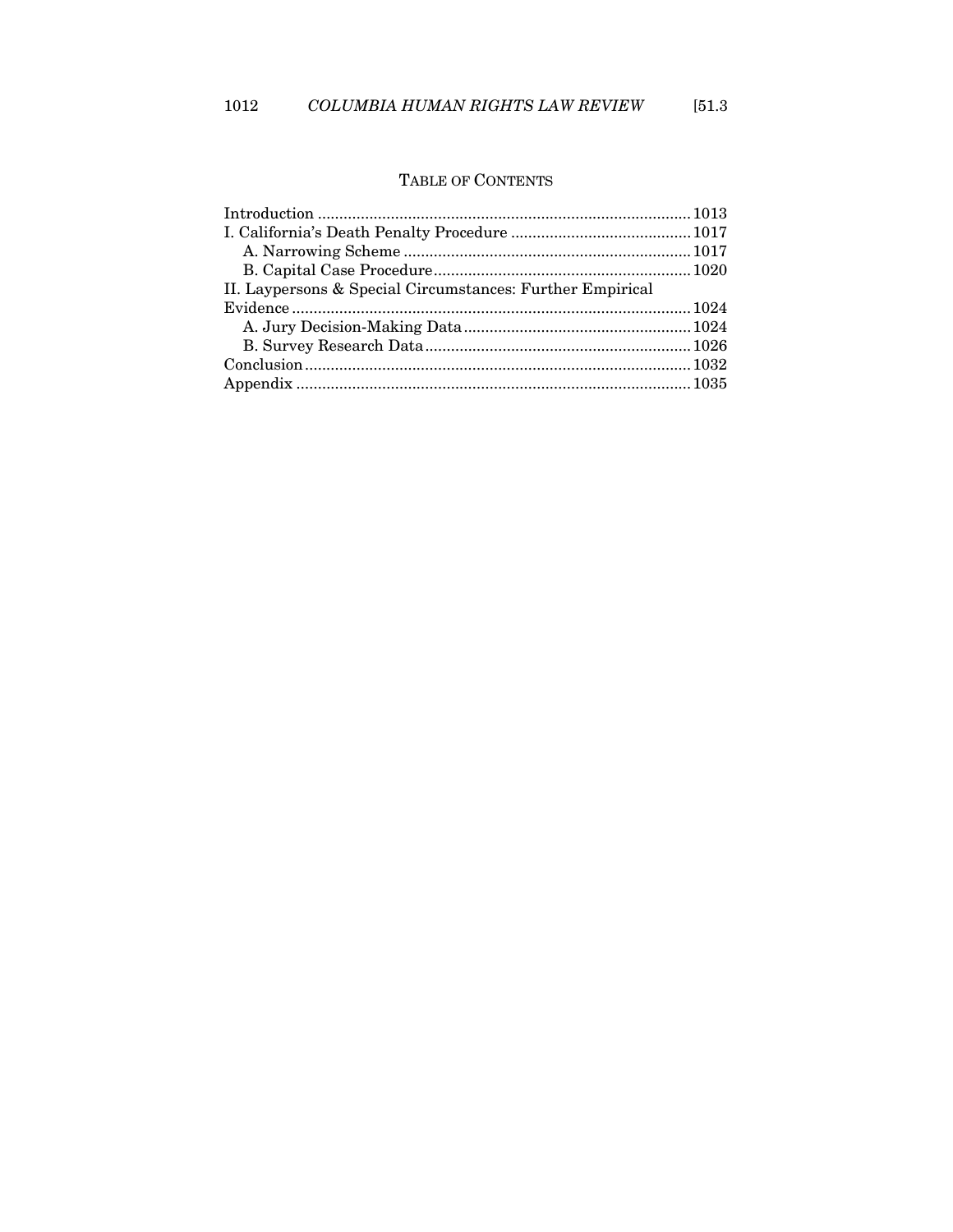#### **INTRODUCTION**

<span id="page-3-0"></span>In its 1972 landmark decision on the constitutionality of the death penalty, *Furman v. Georgia*, [1](#page-3-1) the U.S. Supreme Court identified a core constitutional problem with how the death penalty operated in the United States and left open the possibility that a solution could be crafted to remediate that failing. Justices Douglas and Stewart emphasized that the death penalty was applied inconsistently and haphazardly;<sup>[2](#page-3-2)</sup> consequently, the death sentences imposed in the *Furman* bundle of cases were "cruel and unusual in the same way that being struck by lightning is cruel and unusual."[3](#page-3-3) In their concurring opinions, the Justices highlighted two problems in particular that led to the troubling patterns of death penalty. First, the statutes providing for the death penalty defined eligible offenses too broadly, allowing for unconstitutional application.[4](#page-3-4) Second, sentencing bodies—juries and judges—had "untrammeled discretion"[5](#page-3-5) in deciding who among those eligible to receive a death sentence would indeed live or die.

In the ensuing years and decades, the Court has constructed an elaborate body of case law that aims to remediate these twin problems. The cornerstone of that body of law, *Gregg v. Georgia*, [6](#page-3-6) set the course by introducing two key provisions inherent to a constitutional death penalty: narrowing the class of defendants eligible for the death penalty<sup>[7](#page-3-7)</sup> and "guided discretion" in the sentence-

5*. Id.* at 248 (Douglas, J., concurring).

<span id="page-3-6"></span><span id="page-3-5"></span><span id="page-3-4"></span><span id="page-3-3"></span>6*.* Gregg v. Georgia, 428 U.S. 153 (1976) (plurality opinion). The Court considered five cases together, representing five different state death penalty schemes (Georgia, Texas, Florida, Louisiana, and North Carolina) that were drafted in response to *Furman*. The Court invalidated North Carolina's and Louisiana's schemes and approved the other three.

<span id="page-3-7"></span>7*. Gregg*, 428 U.S. at 196–98. *Gregg* required the jury to find, beyond a reasonable doubt, that at least one of ten statutory aggravating factors be present before they can consider the death penalty. This narrowing requirement was further refined in Zant v. Stephens, 462 U.S. 862, 877 (1983) ("[A]n aggravating circumstance must genuinely narrow the class of persons eligible for the death penalty and must reasonably justify the imposition of a more severe sentence on the defendant compared to others found guilty of murder."); *see* Chelsea Creo

<span id="page-3-8"></span><sup>1</sup>*.* Furman v. Georgia, 408 U.S. 238 (1972) (per curiam).

<span id="page-3-2"></span><span id="page-3-1"></span><sup>2.</sup> In *Furman*, the U.S. Supreme Court ruled that the death penalty, as then administered, violated the Eighth and Fourteenth Amendments of the U.S. Constitution. *Id.* at 239–40. The violation was due in part to both the breadth of death-eligibility and to the unbridled discretion afforded to decision makers to impose a death sentence. *Id.* at 253 (Douglas, J., concurring), 309–10 (Stewart, J., concurring).

<sup>3</sup>*. Id.* at 309 (Stewart, J., concurring).

<sup>4</sup>*. Id.* at 256–57 (Douglas, J., concurring).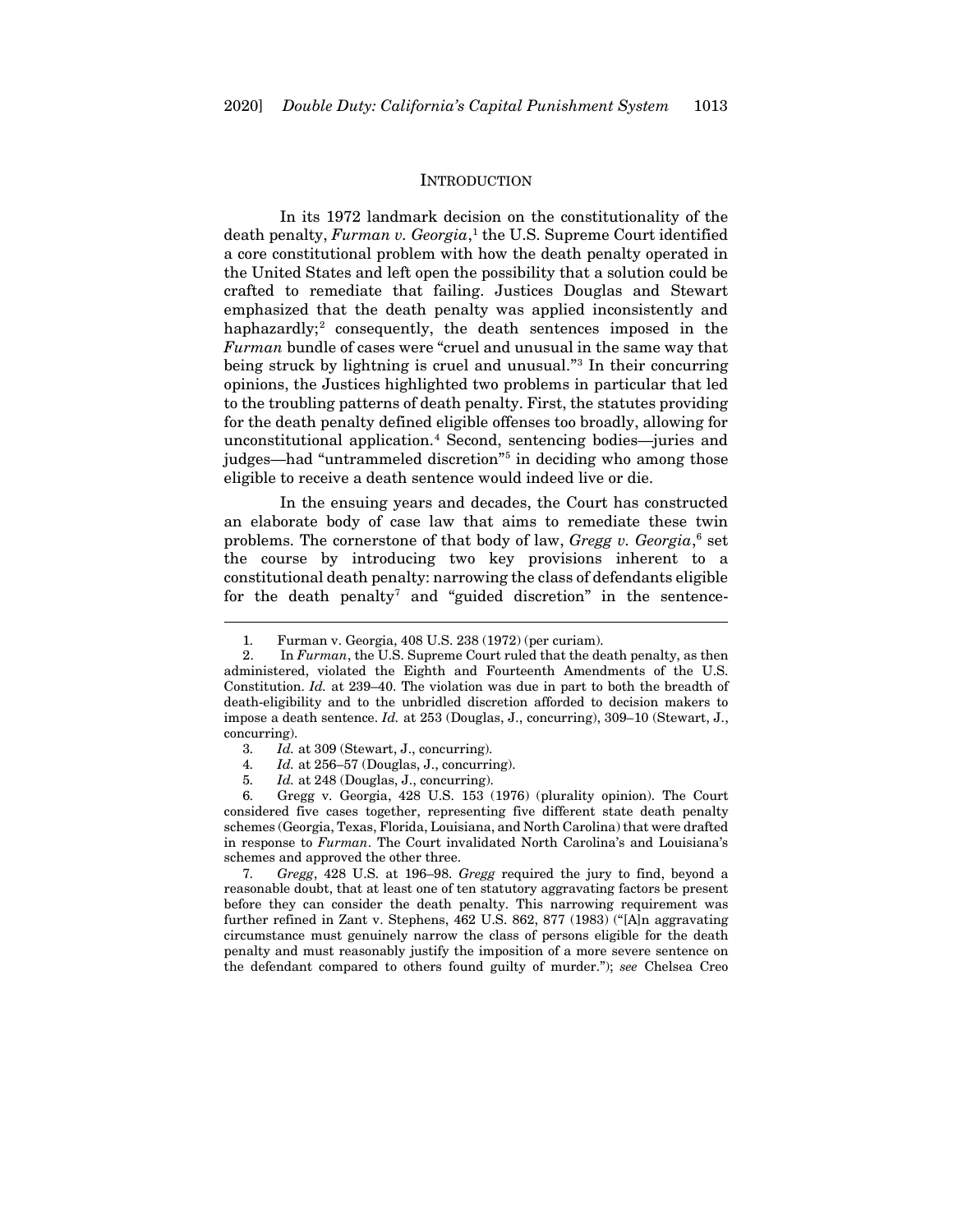determination process to ensure some semblance of consistency in who actually receives a death sentence.[8](#page-4-0) As reflected in the *Gregg* decision, these provisions were conceptualized as being somewhat interdependent. [9](#page-4-1) They were put forth as a package of legal fixes that would function together as a funnel to ensure that only the most culpable, "worst of the worst" defendants would end up facing execution.<sup>[10](#page-4-2)</sup>

Subsequent to *Gregg*, the Court began to bifurcate the bodies of law based on the twin goals of narrowing eligibility and regulating the actual imposition of a death sentence. The narrowing requirement essentially became the jurisprudence of aggravating factors, where, in a series of cases, the Court set out parameters for how narrowing was to be incorporated in law<sup>[11](#page-4-3)</sup> and the content of those statutory provisions.[12](#page-4-4) Meanwhile, sentence determination has largely (although

<span id="page-4-1"></span>9*. See Gregg*, 428 U.S. at 206–07. This interdependent quality was articulated in the joint opinion of Justices Stewart, Powell, and Stevens:

The new Georgia sentencing procedures, by contrast, focus the jury's attention on the particularized nature of the crime and the particularized characteristics of the individual defendant. While the jury is permitted to consider any aggravating or mitigating circumstances, it must find and identify at least one statutory aggravating factor before it may impose a penalty of death. In this way the jury's discretion is channeled. No longer can a jury wantonly and freakishly impose the death sentence; it is always circumscribed by the legislative guidelines. In addition, the review function of the Supreme Court of Georgia affords additional assurance that the concerns that prompted our decision in *Furman* are not present to any significant degree in the Georgia procedure applied here.

<span id="page-4-2"></span>*Id*.

10. Sharon, *supra* not[e 7,](#page-3-8) at 225.

<span id="page-4-3"></span>11*. Zant*, 462 U.S. at 878 (circumscribing the eligible class at the "stage of legislative definition").

<span id="page-4-4"></span>12. For instance, while the U.S. Supreme Court has not meaningfully grappled with the question of whether a "system" of aggravators is overly broad, it has found some individual aggravators to be unconstitutionally broad. *See, e.g.*, Godfrey v. Georgia*,* 446 U.S. 420 (1980) (holding that the Georgia Supreme Court had adopted a construction of a statute that was so broad and vague that it violated

Sharon, *The Most Deserving of Death: The Narrowing Requirement and the Proliferation of Aggravating Factors in Capital Sentencing Statutes*, 46 HARV. C.R.- C.L. L. REV. 223, 224 (2011).

<span id="page-4-0"></span><sup>8</sup>*. Gregg*, 428 U.S. at 201–06. Georgia's new procedures required jurors to consider particularized aggravating and mitigating factors, *in addition to* finding that at least one of the statutory aggravators was present beyond a reasonable doubt. In the Court's view, guided discretion was further ensured through a new provision requiring automatic review of all death sentences by the Georgia Supreme Court.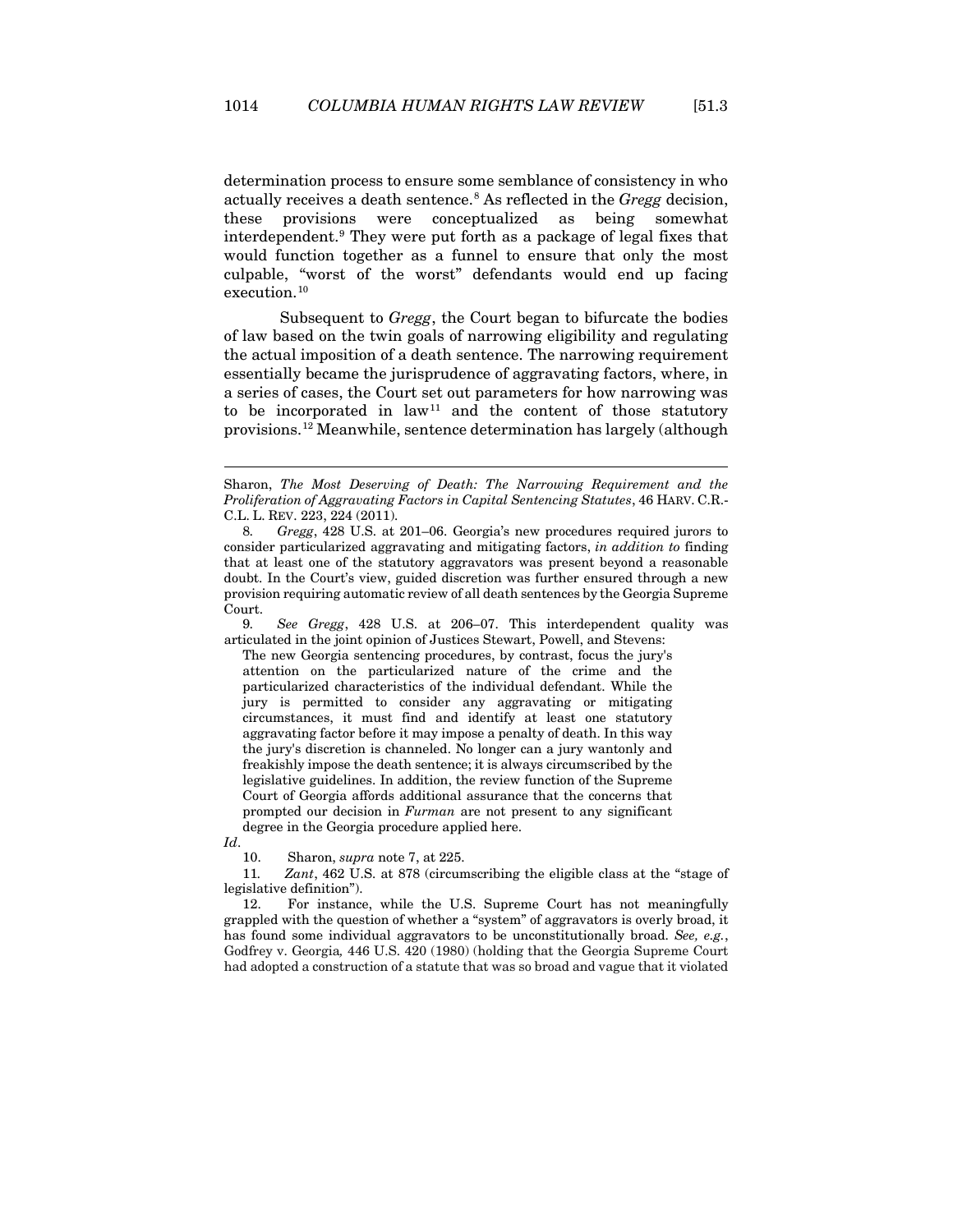not exclusively) been left to the jurisprudence of mitigation. To that end, a robust body of case law ensures the defendant's right to present any evidence that might lead to a sentence less than death.<sup>[13](#page-5-0)</sup> In expanding that right, the Court functionally retreated from regulating the sentence selection decision-point as a mode of ensuring consistency in outcomes, and instead made individualized sentencing the legal ideal.<sup>[14](#page-5-1)</sup>

More than forty years after *Gregg*, the question of whether the narrowing problems in determining eligibility were indeed remedied remains active, while the "selection" issues seem more dormant. Most recently, in *Hidalgo v. Arizona*, [15](#page-5-2) petitioner Abel Hidalgo challenged Arizona's capital punishment scheme for failing to narrow eligibility. Mr. Hidalgo presented evidence that nearly all first-degree murder cases in the state qualify for the death penalty due to the number and breadth of Arizona's statutory aggravators. Indeed, Arizona is one of a number of jurisdictions whose statutory eligibility criteria appear to insufficiently narrow the pool of death-eligible defendants, joined by California,<sup>[16](#page-5-3)</sup> Georgia,<sup>[17](#page-5-4)</sup> and Colorado,<sup>[18](#page-5-5)</sup> among others.

<span id="page-5-6"></span>While the Court denied certiorari in *Hidalgo*, Justice Breyer, joined by Justices Ginsburg, Sotomayor, and Kagan, issued a statement with the denial that, among other things, made clear how

- 13*. See* Lockett v. Ohio, 438 U.S. 586 (1978).
- 14. Sharon, *supra* not[e 7,](#page-3-8) at 231.
- 15. 138 S. Ct. 1054 (2018).

<span id="page-5-3"></span><span id="page-5-2"></span><span id="page-5-1"></span><span id="page-5-0"></span>16. Steven F. Shatz & Nina Rivkind, *The California Death Penalty Scheme: Requiem for* Furman, 72 N.Y.U. L. REV. 1283, 1288 (1997); *see also* CAL. COMM'N ON THE FAIR ADMIN. OF JUSTICE, CALIFORNIA COMMISSION ON THE FAIR ADMINISTRATION OF JUSTICE FINAL REPORT 138–40 (2008), https:// digitalcommons.law.scu.edu/cgi/viewcontent.cgi?article=1000&context=ncippubs [https://perma.cc/HJ8R-FBPV]).

<span id="page-5-4"></span>17. DAVID C. BALDUS, GEORGE WOODWORTH & CHARLES PULASKI, EQUAL JUSTICE AND THE DEATH PENALTY 268 (Ne. Univ. Press 1st ed. 1990).

<span id="page-5-5"></span>18*. See* Justin Marceau, Sam Kamin & Wanda Foglia, *Death Eligibility in Colorado: Many Are Called, Few Are Chosen*, 84 U. COLO. L. REV. 1069, 1072 (2013); Meg Beardsley, Sam Kamin, Justin Marceau & Scott Phillips, *Disquieting Discretion: Race, Geography & the Colorado Death Penalty in the First Decade of the Twenty-First Century*, 92 DENV. U. L. REV. 431, 433 (2015).

the Eighth and Fourteenth Amendments); *see also* Tyler Ash, *Can All Murders be "Aggravated?" A Look at Aggravating Factor Capital-Eligibility Schemes*, 63 ST. LOUIS U. L.J. 641, 641 (2018) (explaining that a capital sentencing scheme may be unconstitutional if one of its aggravating factors is overly broad or vague). Note also that narrowing can be achieved legislatively either by narrowly defining the deatheligible offenses beyond just first-degree murder, or by defining specific aggravators that must be proved to narrow the class of eligible defendants, generally at the sentencing stage. *Id.* at 644, 656.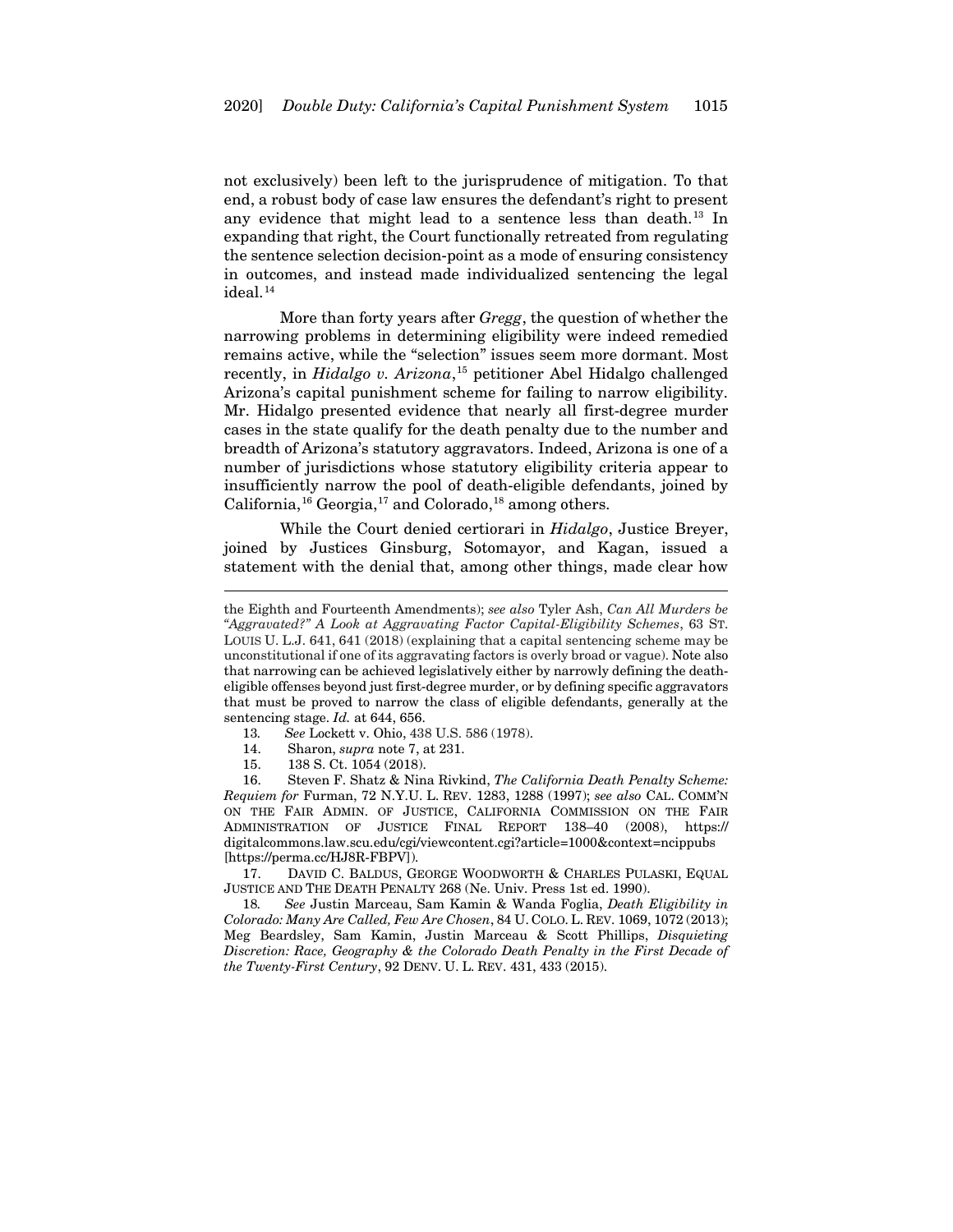disconnected the "eligibility" and "selection" bodies of law have become, even though in practice the eligibility and selection decisions are deeply intertwined. Like the Georgia statute considered in *Gregg*, in Arizona the jury makes a determination about the presence of a statutory aggravator at the sentencing phase where they are also tasked with considering aggravating and mitigating evidence to determine the sentence. Nonetheless, even though Arizona's scheme commingles the narrowing and selection processes at the sentencing stage, Breyer's statement reinforced the jurisprudential bifurcation, indicating that how the aggravators are understood, deliberated upon, and weighed in relation to mitigation in the actual judgment context was irrelevant for the question of eligibility.<sup>[19](#page-6-0)</sup>

The *Hidalgo* statement also invited further inquiry into the "important Eighth Amendment question" about the effectiveness of capital statutes in narrowing eligibility. Breyer seemed to encourage the development of additional empirical evidence to speak to the claim that the eligibility criteria fail to perform the narrowing function, at least in Arizona.<sup>[20](#page-6-1)</sup> That invitation prompts this symposium and this Article. Legal scholars have previously argued that relying solely upon the eligibility decision to reduce arbitrary outcomes contravenes the underlying goal of regularizing death penalty outcomes, as articulated in *Gregg*. [21](#page-6-2) The narrowing challenge begins with the legislative scheme. If it provides for broad eligibility on the books, it has the potential to produce arbitrariness at two critical decision-points in regard to the eligibility assessment: The prosecutor's decision to seek death, and the capital jury's fact-finding decision about the presence of any statutory aggravators.

In many states' statutory schemes, the overbreadth problem also seeps into the selection decision, notwithstanding the Court's efforts to declare these two stages as distinct. To the extent that most sentencing schemes rely upon capital juries to both determine eligibility and make the selection decision, the consideration of aggravating evidence for the purpose of eligibility and its use as

<span id="page-6-0"></span><sup>19.</sup> *Hidalgo*, 138 S. Ct. at 1056–57 (rejecting the Arizona Supreme Court's logic that the individualized sentencing determination, which also considered mitigating factors, contributed to the narrowing function because that determination "concerns an entirely different capital punishment requirement—the selection decision—which is not at issue in this case.").

<span id="page-6-2"></span><span id="page-6-1"></span><sup>20</sup>*. Id.* at 1057 (noting that Hidalgo's evidence "points to a possible constitutional problem" but "the record as it has come to us is limited and largely unexamined" by the lower courts).

<sup>21.</sup> Sharon, *supra* not[e 7,](#page-3-8) at 224; Shatz & Rivkind, *supra* not[e 16,](#page-5-6) at 138–40.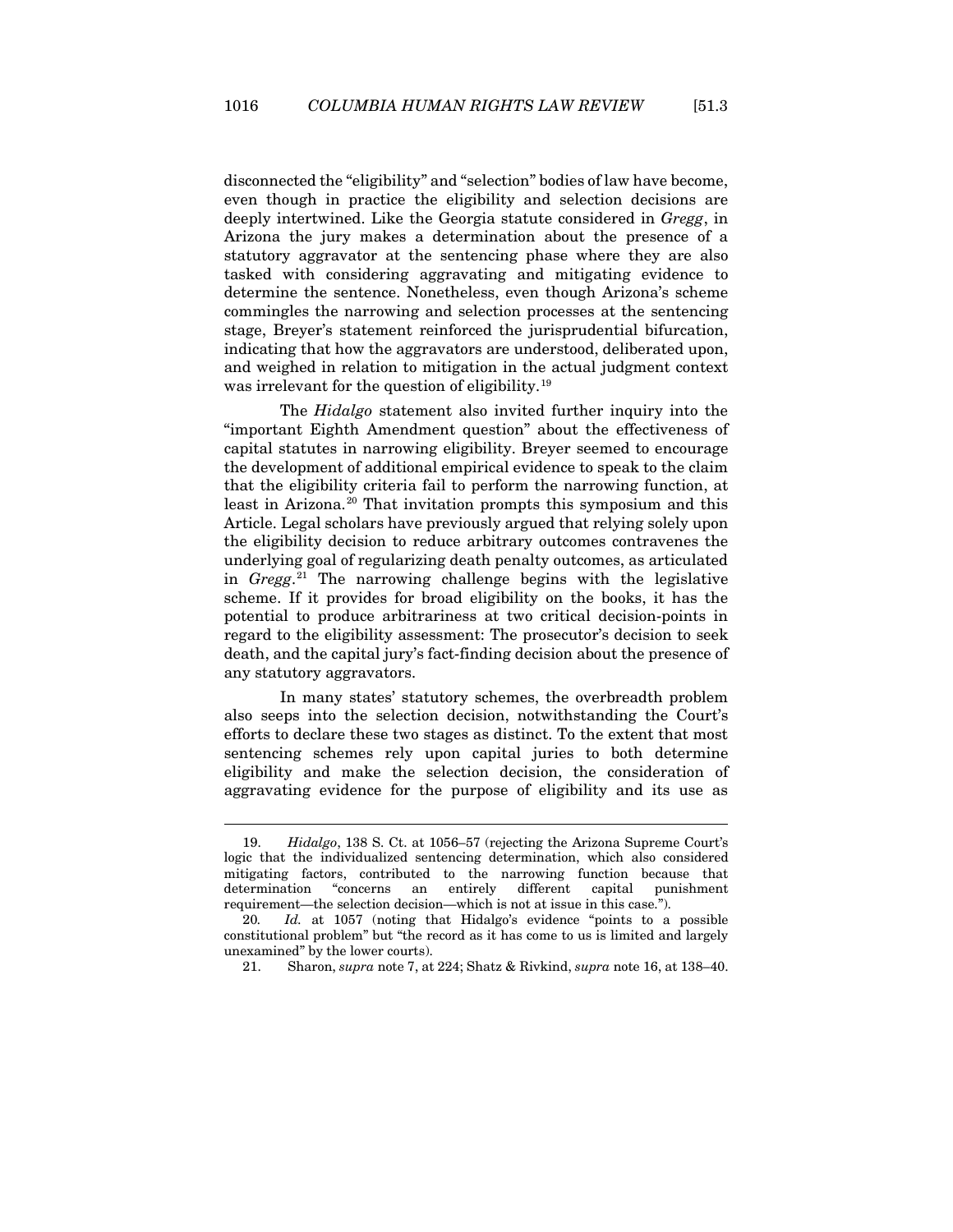something to be weighed in conjunction with mitigating evidence is messier in practice than in legal doctrine. This Article aims to reconnect these two, now-distinct, lines of legal thought—on death penalty eligibility and on death penalty selection—in order to advance a more psychologically-informed understanding of how death penalty judgments are made. It endeavors to show how the eligibility and selection decisions are not easily distinguished when capital juries are tasked with making both decisions in the course of their duties.

To do so, the Article turns to California's death penalty scheme to illustrate how its overbroad eligibility criteria "bite twice": first by failing to narrow the pool of defendants who may face the death penalty during the guilt phase in cases where prosecutors seek death (the "eligibility decision"), $22$  and then second by swamping the selection  $\frac{1}{2}$  decision<sup>[23](#page-7-3)</sup> by exerting extraordinary influence on the jury's sentencing decision, relative to mitigating evidence. Part I details California's death penalty process including its narrowing mechanism. Part II presents evidence from empirical research that offers insight into how death-eligible potential jurors in California understand and consider statutory aggravation ("special circumstances" in California's statutory scheme), $24$  especially in relation to mitigating evidence. The Article concludes by outlining a proposed agenda for further research to examine how eligibility and selection determinations work together to fully model the failures of California's current death penalty machinery, both in narrowing eligibility and in producing incoherence in sentence outcomes.

## I. CALIFORNIA'S DEATH PENALTY PROCEDURE

#### <span id="page-7-1"></span><span id="page-7-0"></span>A. Narrowing Scheme

California allows for the death penalty in first-degree murder cases where one or more alleged "special circumstances" is found beyond a reasonable doubt.<sup>[25](#page-7-5)</sup> First-degree murder consists of premeditated homicides and certain homicides that occur in the course of a specified felony.[26](#page-7-6) Special circumstances are the statutorilydefined eligibility criteria that purportedly narrow the class of first-

<sup>22.</sup> Shatz & Rivkind, *supra* not[e 16,](#page-5-6) at 1283.

<span id="page-7-3"></span><span id="page-7-2"></span><sup>23</sup>*. Id*. at 1284.

<span id="page-7-5"></span><span id="page-7-4"></span><sup>24.</sup> *See* CAL. PENAL CODE § 190.2(a) (West 2019).

<sup>25.</sup> *Id.* § 190.1.

<span id="page-7-6"></span><sup>26.</sup> *Id.* § 189(a).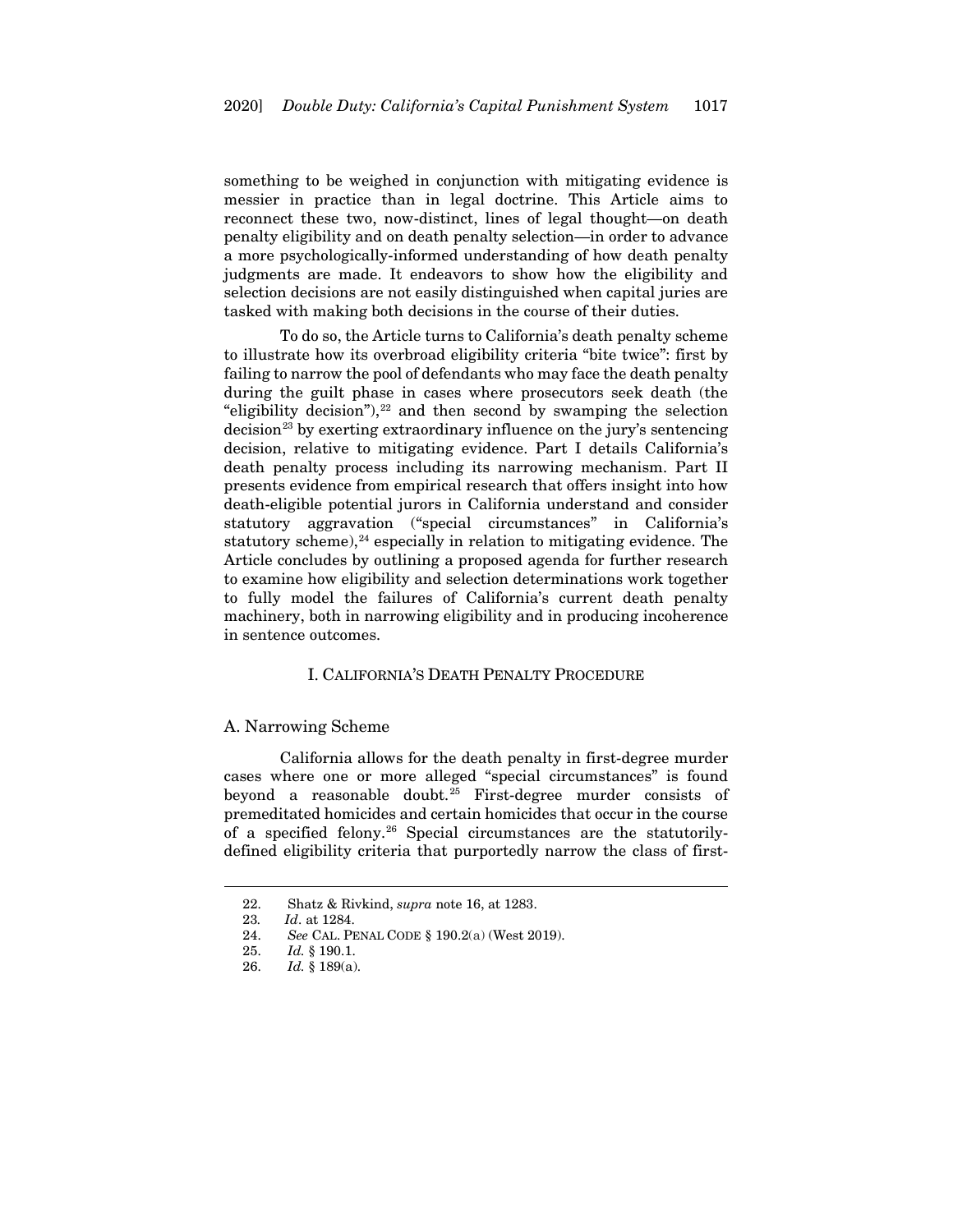degree murders that can face a death sentence. At present, twenty-two special circumstances are enumerated in section 109.2(a) of the California Penal Code, and two of those enumerated special circumstances include multiple subsections that further expand the breadth of this statute.<sup>[27](#page-8-0)</sup>

<span id="page-8-7"></span>As previously noted, in practice, California's narrowing scheme does not do much, if any, narrowing of the pool of first-degree murders committed in the state.<sup>[28](#page-8-1)</sup> In the first major study of the state's scheme, Steven Shatz and Nina Rivkind found that the 1978 death penalty law[29](#page-8-2) (including subsequent additions to that law), which ostensibly should have remedied overbroad pre-*Furman* eligibility to comport with the *Gregg* doctrine, actually broadened eligibility.<sup>[30](#page-8-3)</sup> Shatz and Rivkind examined both first and second-degree murder cases that were decided between 1988 and 1992.<sup>[31](#page-8-4)</sup> They found that nearly nine out of ten of the first-degree murder cases in their sample of 253 appealed cases included elements that qualified as special circumstances,<sup>[32](#page-8-5)</sup> and approximately eight out of ten in the sample of 192 appealed seconddegree murder cases included elements that qualified as special circumstances.<sup>[33](#page-8-6)</sup>

David Baldus and his colleagues completed an updated and expanded examination of 1900 homicide cases drawn from the universe of convictions in California for first-degree murder, second-degree murder, and voluntary manslaughter between January 1978 and June

<span id="page-8-0"></span><sup>27.</sup> For instance, section  $190.2(a)(17)$  lists a dozen felonies that qualify as first-degree when a murder occurs during their commission under the felonymurder provision. These felonies also double as "special circumstances" that elevate that first-degree murder to a death-eligible one. CAL. PENAL CODE  $\S 190.2(a)(17)$ (West 2019) (listing robbery, kidnapping, rape, sodomy, the performance of a lewd or lascivious act upon the person of a child under the age of 14 years, oral copulation, burglary, arson, train wrecking, mayhem, rape by instrument, carjacking as "special circumstances" making first-degree murder punishable by death).

<span id="page-8-1"></span><sup>28.</sup> Shatz & Rivkind, *supra* not[e 16,](#page-5-6) at 1283; David Baldus et al., Furman *at 45: Constitutional Challenges from California's Failure to (Again) Narrow Death Eligibility*, 16 J. EMPIRICAL LEGAL STUD. 693, 696 (2019).

<span id="page-8-4"></span><span id="page-8-3"></span><span id="page-8-2"></span><sup>29.</sup> In 1978, voters approved a ballot proposition that explicitly aimed to broaden death-eligibility, among other provisions. That law remains the basis of California's death penalty statute although it has been expanded even further in subsequent years. Shatz & Rivkind, *supra* not[e 16,](#page-5-6) at 1310.

<sup>30.</sup> Shatz & Rivkind, *supra* not[e 16,](#page-5-6) at 1319–1320.

<span id="page-8-6"></span><span id="page-8-5"></span><sup>31</sup>*. Id*. at 1318–19.

<sup>32</sup>*. Id*. at 1330.

<sup>33</sup>*. Id*. at 1333.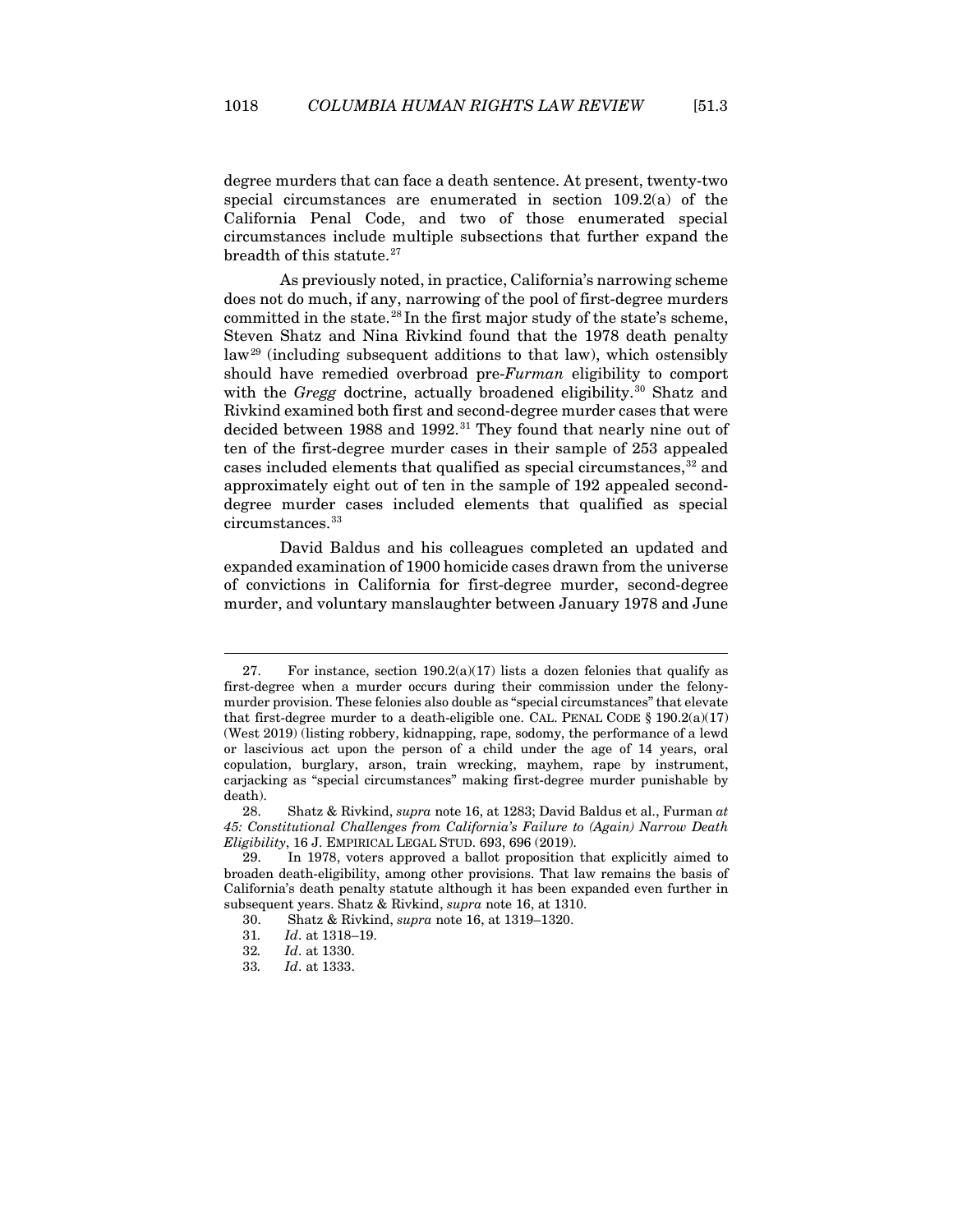2002.[34](#page-9-0) Applying current law to that set of cases, the authors estimated that 95% of the cases with first-degree murder convictions would qualify for the death penalty, and 86% of all cases whose facts met firstdegree murder criteria (even if that was not the conviction) also qualified for death.<sup>[35](#page-9-1)</sup> The Baldus study also found substantial rates of potential death-eligibility under current law among both seconddegree murder cases  $(38%)$  and voluntary manslaughter cases  $(47%)$ .<sup>[36](#page-9-2)</sup>

This body of research confirms what appears on its face to be the case with California's eligibility statute. As written and as applied to actual homicide cases, meaningful narrowing is not possible under California's current death penalty law given that the overwhelming majority of first-degree murders qualify for capital punishment, should a prosecutor seek it. Indeed, it is arguably the least effective narrowing scheme of all the U.S. jurisdictions that authorize capital punishment, both as a function of the sheer number of qualifying circumstances and in the broad reach of several specific circumstances. $37$  Consequently, prosecutors in California have immense discretion in selecting cases to pursue capitally because they can opt to seek death or not in most firstdegree cases. Variations in those charging decisions, across local jurisdiction and even within local jurisdiction, are demonstrably vast,<sup>[38](#page-9-4)</sup> and can be a product of anything from local politics to prosecutorial prerogatives to plea bargaining strategies.[39](#page-9-5) The breadth of any given

<span id="page-9-3"></span><span id="page-9-2"></span><span id="page-9-1"></span><span id="page-9-0"></span>37. Shatz & Rivkind, *supra* not[e 16,](#page-5-6) 1319–1320. Pointing to two particularly broad special circumstances that considerably expand the eligibility pool: simple felony murder, which at the time of the study was specified in only seven jurisdictions as an eligibility criterion, and "lying in wait", which is even more rarely specified (only three jurisdictions at the time used this as an eligibility criterion). Only two jurisdictions used both, and the other, Montana, had a much more limited felony murder definition. *Id.*

<span id="page-9-4"></span>38*. See generally* Glenn L. Pierce & Michael L. Radelet, *The Impact of Legally Inappropriate Factors on Death Sentencing for California Homicides, 1990–1999*, 46 SANTA CLARA L. REV. 1 (2005) (presenting evidence that the variation in charging decisions is associated with race, including the racial composition of the jurisdiction as well as race of victim); Steven F. Shatz & Terry Dalton, *Challenging the Death Penalty with Statistics:* Furman*,* McCleskey*, and a Single County Case Study*, 34 CARDOZO L. REV. 1227 (2013) (demonstrating vast variation in charging decisions at the within-county level).

<span id="page-9-5"></span>39*. See generally* Robert J. Smith, *The Geography of the Death Penalty and Its Ramifications*, 92 B.U. L. REV. 227 (2012) (describing variation in current death penalty jurisdictions); Adam M. Gershowitz, *Statewide Capital Punishment: The Case for Eliminating Counties' Role in the Death Penalty*, 63 VAND. L. REV. 307 (2010) (arguing for a more systemized and centralized capital case selection process

<span id="page-9-7"></span><span id="page-9-6"></span><sup>34.</sup> Baldus et al., s*upra* not[e 28,](#page-8-7) at 707–08.

<sup>35</sup>*. Id*. at 714 (Table 2 and discussion).

<sup>36</sup>*. Id*.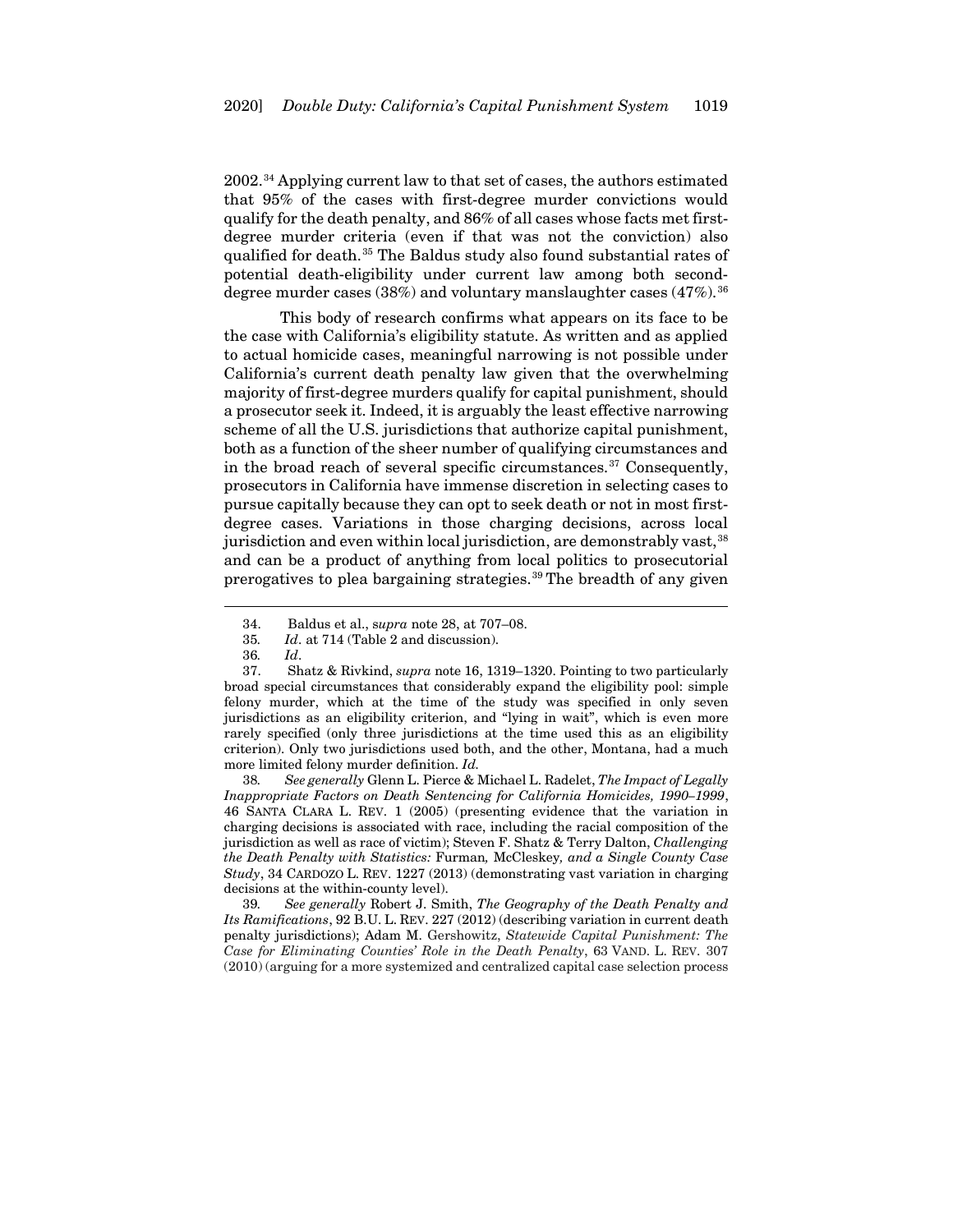capital statute, coupled with prosecutors' broad discretionary power to determine whether to charge and the content of charges, then, contributes to unpredictability, unevenness, and bias in creating a pool of capital defendants.[40](#page-10-1)

#### <span id="page-10-0"></span>B. Capital Case Procedure

Prosecutors in California who seek the death penalty in any given homicide case must file first-degree murder charges and specify alleged special circumstances in the charging document. They must also file a death notice, indicating their intention to seek a death sentence.<sup>[41](#page-10-2)</sup> If they file special circumstance allegations without a death notice, the convicted defendant is subject to a sentence of life without the possibility of parole ("LWOP"), but cannot be sentenced to death. This procedure is the only means by which prosecutors can seek an LWOP sentence for homicide in California, so "special circumstances" ostensibly serve not only to narrow eligibility for death but also to narrow eligibility for LWOP as well.<sup>[42](#page-10-3)</sup> If a prosecutor does seek death, and a death notice is filed, a death-qualified jury makes the eligibility decision (i.e., determines whether the defendant is guilty of first-degree murder and whether at least one special circumstance was proven to be true) during the guilt phase of the capital trial.

Following a first-degree murder conviction and the finding of one or more special circumstances in a death-noticed case, the same

<span id="page-10-2"></span>41. Nicholas Petersen & Mona Lynch, *Prosecutorial Discretion, Hidden Costs, and the Death Penalty: The Case of Los Angeles County*, 102 J. CRIM. L. & CRIMINOLOGY 1233, 1236–1237 (2012).

to mitigate local practices that produce arbitrary outcomes). For a study examining how the death penalty is used as a plea-bargaining chip in homicide cases, *see* Sherod Thaxton, *Leveraging Death*, 103 J. CRIM. L. & CRIMINOLOGY 475 (2013).

<span id="page-10-1"></span><sup>40</sup>*. See generally* ANGELA J. DAVIS, ARBITRARY JUSTICE: THE POWER OF THE AMERICAN PROSECUTOR (2007) (analyzing how the day-to-day practices and broad discretionary power of prosecutors leads to unequal treatment of defendants and victims within the criminal justice system). For two studies of special circumstances charging in California, *see* Richard A. Berk, Robert Weiss & Jack Boger, *Chance and the Death Penalty,* 27 LAW & SOC'Y REV. 89, 100–106 (1993); Robert E. Weiss, Catherine Y. Lee & Richard A. Berk, *Assessing the Capriciousness of Death Penalty Charging*, 30 LAW & SOC'Y REV. 607, 618 (1996).

<span id="page-10-3"></span><sup>42.</sup> In Los Angeles County, the largest jurisdiction in the state, the bulk of cases in which special circumstances are filed are not death-noticed. Between 1996 and 2006, only 15% of cases with special circumstances alleged were also pursued as death cases. *Id.* at 1262 (Table 2). Given this, there is also an argument to be made that special circumstances do not uniquely do the narrowing job they are supposed to do, since the majority of cases in which they are filed are not pursued capitally and the narrowing is really to obtain eligibility for LWOP.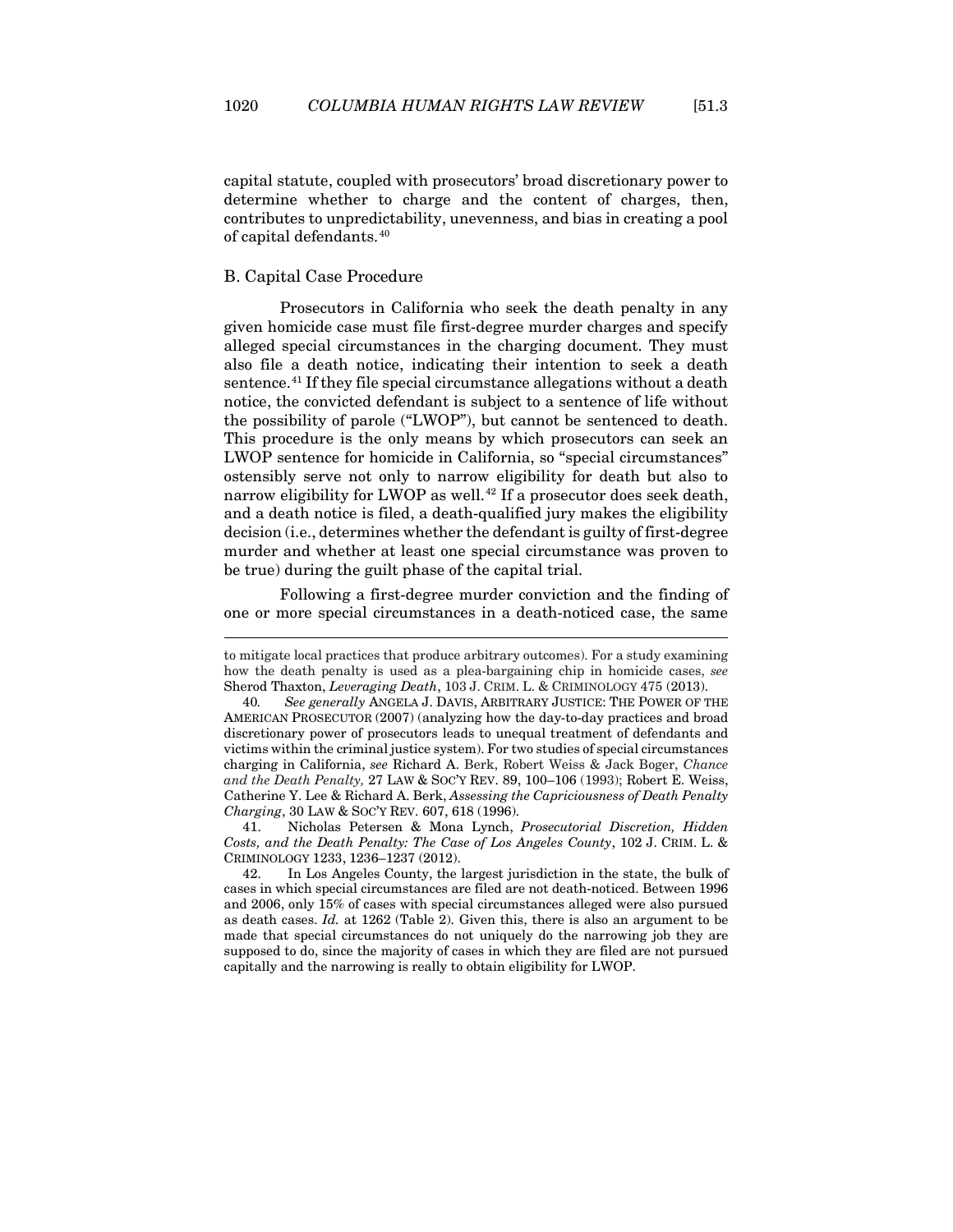jury then proceeds to the sentencing stage.<sup>[43](#page-11-0)</sup> California's death penalty sentencing statute delineates eleven aggravating and mitigating factors that are to be considered in determining the sentence, again either life without parole or death.<sup>[44](#page-11-1)</sup>

California's scheme puts the "narrowing" function to work as a core factor to also be weighed in favor of death. The first of the sentencing factors is an aggravating factor that includes the eligibility criteria: "[t]he circumstances of the crime of which the defendant was convicted in the present proceeding and the existence of any special circumstances found to be true."[45](#page-11-2) In doing so, the special circumstances do not simply function as a threshold that opens up the possibility of a death sentence; they also push the jury toward death in the selection stage. This problem, of course, is also present in schemes where the aggravating factors are determined in the penalty phase. Juries are asked to determine their presence to cross the eligibility threshold in the same proceeding that they are considering aggravating and mitigating factors in relation to each other to determine sentence, potentially muddying how evidence is being used and rendering the eligibility decision-making less effectual.<sup>[46](#page-11-3)</sup>

But California's process in particular weaponizes the eligibility criteria in several ways. First, the construction makes the conviction and special circumstances the lead factor in a list of eleven to consider in determining the sentence. Not only is there a primacy effect in listing that factor first,<sup>[47](#page-11-4)</sup> but the procedure calls on jurors to essentially

<span id="page-11-2"></span>45. As a matter of law, factor (a) can be either an aggravator or mitigator, but as this Article illustrates, it typically functions as the most important aggravating factor for prosecutors seeking death and for jurors. *See* Craig Haney & Mona Lynch, *Comprehending Life and Death Matters: A Preliminary Study of California's Capital Penalty Instructions*, 18 LAW & HUM. BEHAV. 411, 422 (1994).

<span id="page-11-3"></span>46. This has been deemed constitutional (*see* Lowenfield v. Phelps, 484 U.S. 231 (1988)), but that does not negate its problematic operation in practice.

<span id="page-11-4"></span>47. *See generally* E. Allan Lind, Laura Kray, & Leigh Thompson, *Primacy Effects in Justice Judgments: Testing Predictions from Fairness Heuristic Theory*,

<span id="page-11-0"></span><sup>43.</sup> CAL. PENAL CODE § 190.3 (West 2019). If the case is not death-noticed and special circumstances are found, there is no penalty phase trial and sentencing is done by the judge. Judges must sentence defendants to LWOP if special circumstances are found.

<span id="page-11-1"></span><sup>44.</sup> *Id.* (specifying 11 factors that the jury "shall take into account" if relevant). Section 190.3 then sets out the thresholds for imposing the two possible sentences: jury shall impose a death sentence if "the aggravating circumstances outweigh the mitigating circumstances." If the jury finds that the mitigating circumstances outweigh the aggravating circumstances, the jury shall "impose a sentence of confinement in state prison for a term of life without the possibility of parole." *Id.*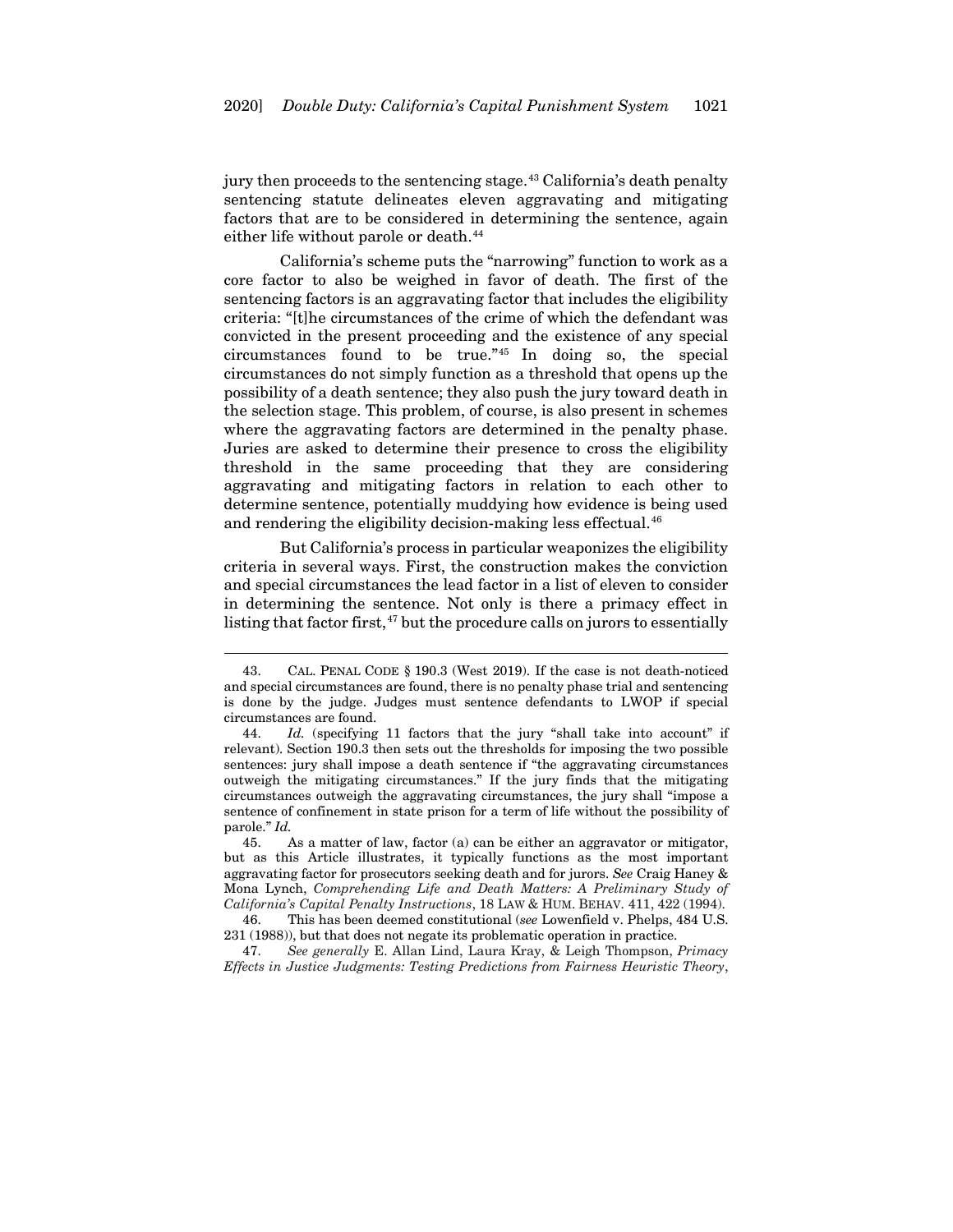validate their prior decision-making that the offense rose to the level of potentially deserving death. Psychological research indicates that people become more committed to their positions post-decision, especially when the initial decision or commitment was made publicly so as to reduce the potential for perceived hypocrisy.[48](#page-12-0) To the extent that the jury members outwardly committed to the prior verdict during the guilt phase, including finding special circumstances to be true and elevating the gravity of the conviction, the expectation would also be that those same jurors will experience enhanced confidence in the gravity of these circumstances and commitment to that finding at the sentencing stage.<sup>[49](#page-12-1)</sup>

<span id="page-12-3"></span>Empirical research on California capital trials indicates that this commitment is encouraged and reinforced during the penalty phase by the prosecutor's presentation of the case for death, where a central strategy is to graphically and emotionally elaborate upon the "horribles" of the crime of conviction.<sup>[50](#page-12-2)</sup> As will be further detailed in the next section, considerable empirical evidence indicates that the capital sentencing decision comes down to a battle of those vivid facts of the crime, weighed against the more amorphous and harder-to-grasp

<span id="page-12-1"></span>49. Psychological research indicates that post-decision confidence is enhanced in group decision-making scenarios, suggesting higher levels of commitment to the position in the jury setting. *See* Andrea L. Patalano & Zachary LeClair, *The Influence of Group Decision Making on Indecisiveness-related Decisional Confidence*, 6 JUDGMENT & DECISION MAKING 163, 171 (2011).

<sup>85</sup> ORG. BEHAVIOR & HUM. DECISION PROCESSES 189 (2001) (detailing primacy effects).

<span id="page-12-0"></span><sup>48.</sup> A subset of scholarship on cognitive dissonance, using the "induced hypocrisy paradigm," shows that when persons are asked to publicly state a position, then are shown that their behavior contradicts that position, they will internalize the position and change their contradictory behavior. *See* Carrie B. Fried & Elliot Aronson, *Hypocrisy, Misattribution, and Dissonance Reduction*, 21 PERSONALITY & SOC. PSYCHOL. BULL. 925, 930 (1995).

<span id="page-12-2"></span><sup>50.</sup> Craig Haney & Mona Lynch, Impelling/Impeding the Momentum Toward Death: An Analysis of Attorneys' Final Arguments in California Capital Penalty Phase Trials 17 (unpublished manuscript) (on file with author) (finding that most of prosecutors' arguments focused on the brutality of the crime, but "in this stage, they not only spoke of the violence, they also encouraged the jury to feel the sensations of the crime event."); *see also* PAUL KAPLAN, MURDER STORIES: IDEOLOGICAL NARRATIVES OF CAPITAL PUNISHMENT 160–164 (2012) (producing a similar finding about prosecutor arguments). Prosecutors' elaboration of the crime's brutality in the sentencing stage is not unique to California, however what is different in the California context is that this comes after the eligibility finding, not prior to it, as is done in most capital jurisdictions.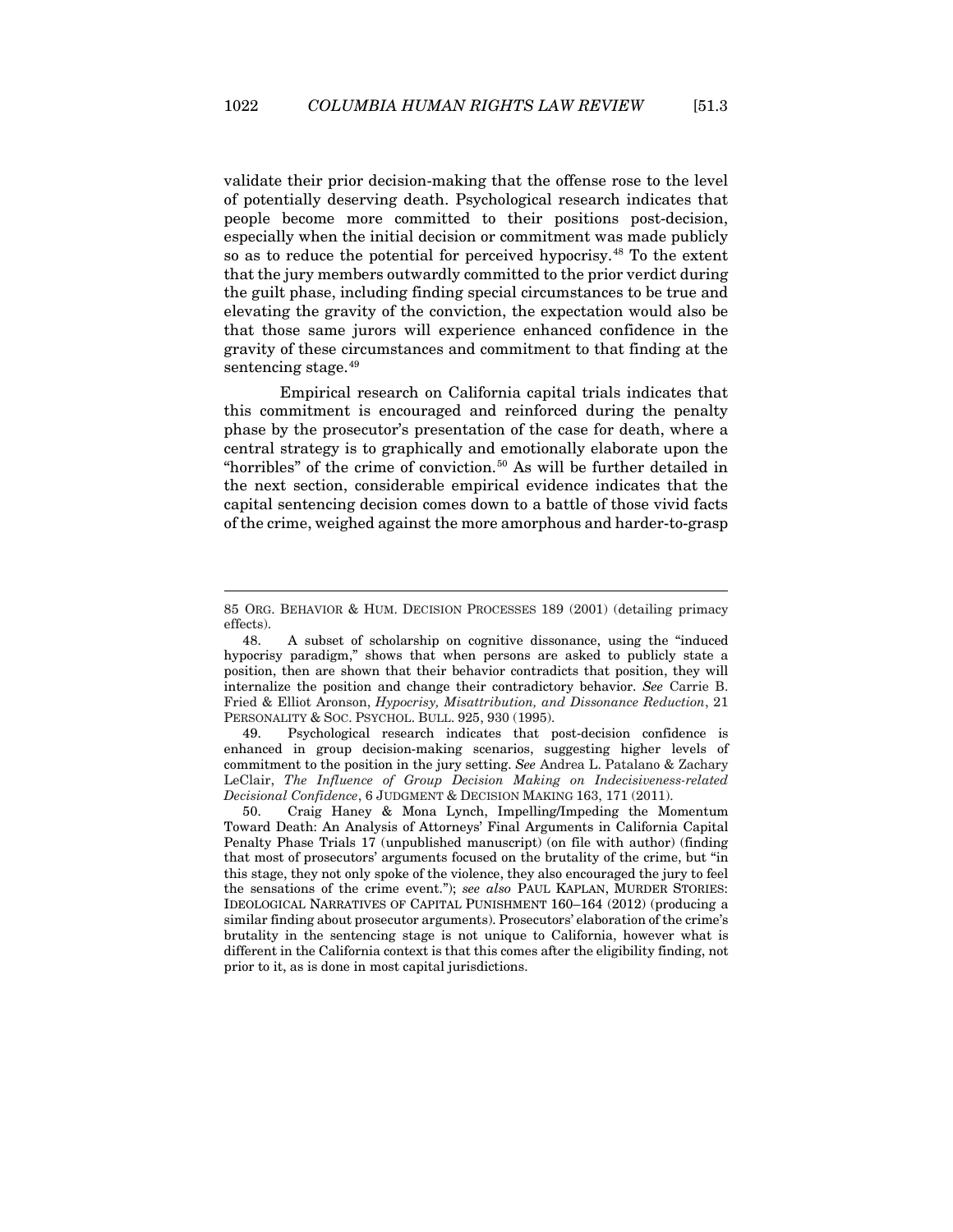<span id="page-13-0"></span>life history mitigating evidence.<sup>[51](#page-13-1)</sup> A predominant prosecution trial strategy is to limit the narrative of the defendant's life to nothing more than those crime "facts" and circumstances, supplemented with details about any prior acts of violence committed by the defendant.<sup>[52](#page-13-2)</sup>

The most dangerous weaponizing, however, results from the immense breadth of California's special circumstances. That is, because nearly all first-degree murders appear to qualify as deatheligible offenses under section 190.2, the facts of even more mundane offenses that end up being tried capitally are elaborated upon and amplified as reasons to impose death by prosecutors under factor (a) of the sentencing statute.<sup>[53](#page-13-3)</sup> A content analysis of twenty sets of closing arguments from California capital cases (ten ending in life and ten ending in death) indicated that factor (a) was the single most discussed sentencing factor in closing arguments.<sup>[54](#page-13-4)</sup> For any given case, prosecutors typically constructed those very factors as evidence that the defendant had earned the death penalty through his violent, evil acts, no matter what those case facts were.<sup>[55](#page-13-5)</sup> In that regard, it is hard to credit the "narrowing" statute with doing its job when it functions as the primary prosecutorial tool to obtain a death sentence.

<span id="page-13-1"></span><sup>51.</sup> The bulk of mitigating evidence comes in under factor (k) of § 190: "Any other circumstance which extenuates the gravity of the crime even though it is not a legal excuse for the crime." Craig Haney & Mona Lynch, *Clarifying Life and Death Matters: An Analysis of Instructional Comprehension and Penalty Phase Closing Arguments*, 21 LAW & HUM. BEHAV. 575, 581 (1997) (reporting findings from two studies showing only 72% and 64% of layperson samples, respectively, were able to discern that this most important mitigator, factor (k), was in fact a mitigator). For an analysis of how factors (a) and (k) are pitted against each other, *see* Haney & Lynch, *supra* not[e 50,](#page-12-3) at 31–32.

<sup>52.</sup> Haney & Lynch, *supra* not[e 50,](#page-12-3) at 10–13.

<sup>53</sup>*. Id*.

<span id="page-13-5"></span><span id="page-13-4"></span><span id="page-13-3"></span><span id="page-13-2"></span><sup>54</sup>*. Id*. It was explicitly addressed in 95% of attorneys' arguments. Among prosecutors, 90% argued that the crime and special circumstance should weigh in favor of death, and 40% of defense attorneys also conceded the facts of the crime under factor (a) should count as aggravating evidence. Haney & Lynch, *supra* note [51,](#page-13-0) at 586–87.

<sup>55.</sup> Haney & Lynch, *supra* not[e 50,](#page-12-3) at 11–13.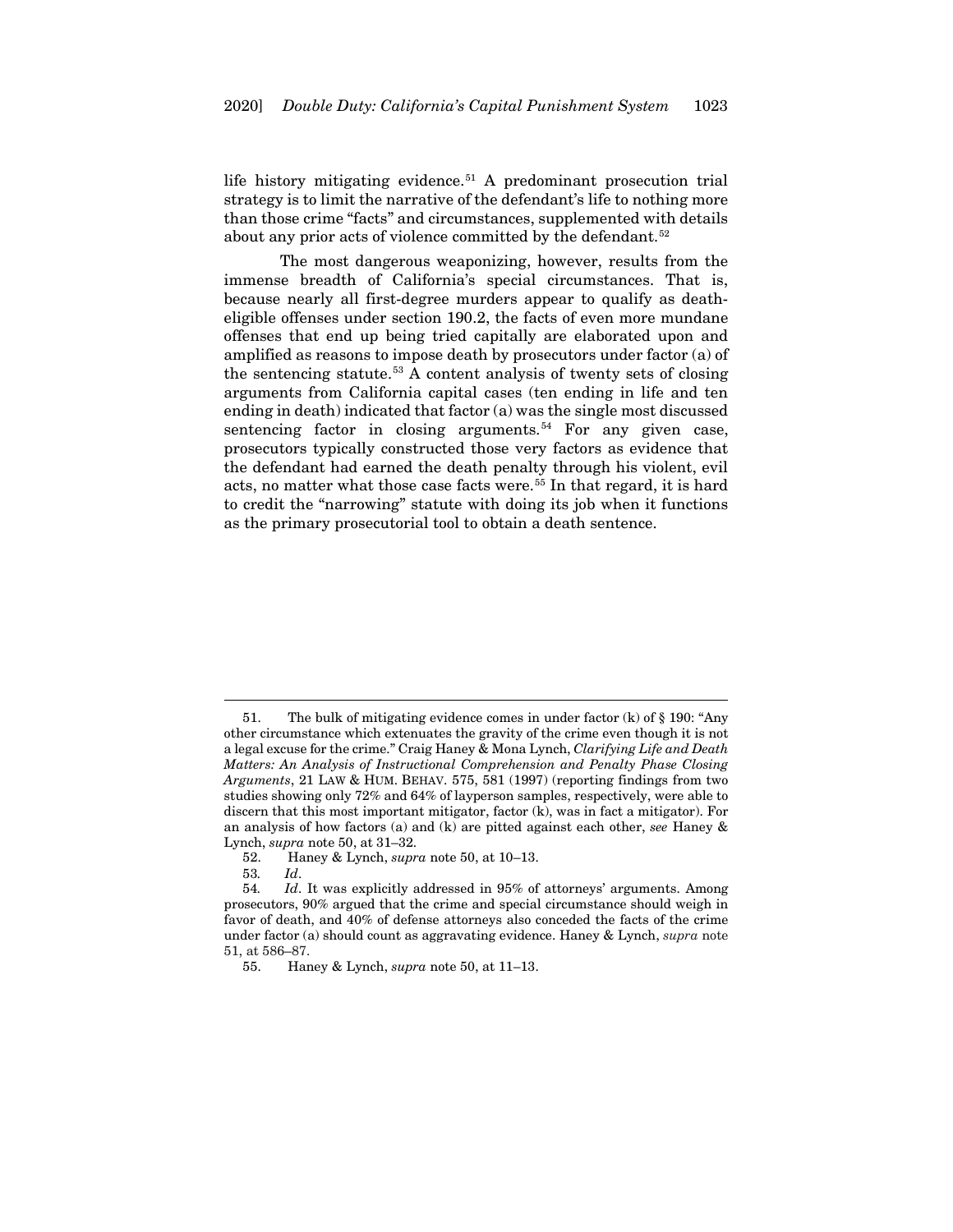## <span id="page-14-0"></span>II. LAYPERSONS & SPECIAL CIRCUMSTANCES: FURTHER EMPIRICAL EVIDENCE

In this Part, I draw on my past and ongoing research conducted with Craig Haney<sup>[56](#page-14-2)</sup> to further examine how potential capital jurors understand and consider special circumstances, including in conjunction with mitigating evidence at the sentencing stage. As detailed in the previous Part, there is a fundamental and irreconcilable tension in the dual role played by statutory aggravators (i.e., special circumstances). The finding that they are true during the guilt phase functions as the threshold test that moves the defendant into that special, narrowed category of potentially death-deserving defendants. Those same facts then become a potent justification for a death sentence, both by prosecutors and, it appears, for death-qualified potential jurors.

Given the expansive breadth of California's eligibility statute, the reliance on special circumstances as aggravating evidence ensures an amplification of the failures of California's narrowing scheme. In any given case, juries are not considering those facts in the context of the universe of potentially capital homicides within which they could scale the egregiousness to other cases in that universe, but rather juries are considering the facts in isolation. For those serving as capital jurors, this is usually their closest contact to the tragedy of murder; therefore, the emotionally charged impact of the details and circumstances of the case at hand are persuasively condemning.[57](#page-14-3)

#### <span id="page-14-5"></span><span id="page-14-1"></span>A. Jury Decision-Making Data

In a set of capital jury decision-making experiments, Craig Haney and I examined how death-qualified Californians understood capital penalty instructions, weighed specific evidence, and came to sentencing determinations. In both studies we used the same penalty phase trial presentation,<sup>[58](#page-14-4)</sup> involving a robbery-murder of an employee

<span id="page-14-2"></span><sup>56.</sup> Craig Haney is a Distinguished Professor of Psychology at the University of California, Santa Cruz and a foremost expert on the social, psychological, and legal aspects of the American death penalty.

<span id="page-14-3"></span><sup>57.</sup> Mona Lynch & Craig Haney, *Emotion, Authority, and Death: (Raced) Negotiations in Mock Capital Jury Deliberations*, 40 LAW & SOC. INQUIRY 377, 378– 79 (2015); Susan A. Bandes & Jessica M. Salerno, *Emotion, Proof and Prejudice: The Cognitive Science of Gruesome Photos and Victim Impact Statements*, 46 ARIZ. ST. L.J. 1003, 1035–36 (2014).

<span id="page-14-4"></span><sup>58.</sup> The experimental manipulation in both was race of defendant and race of victim. We obtained a significant race of defendant effect such that the black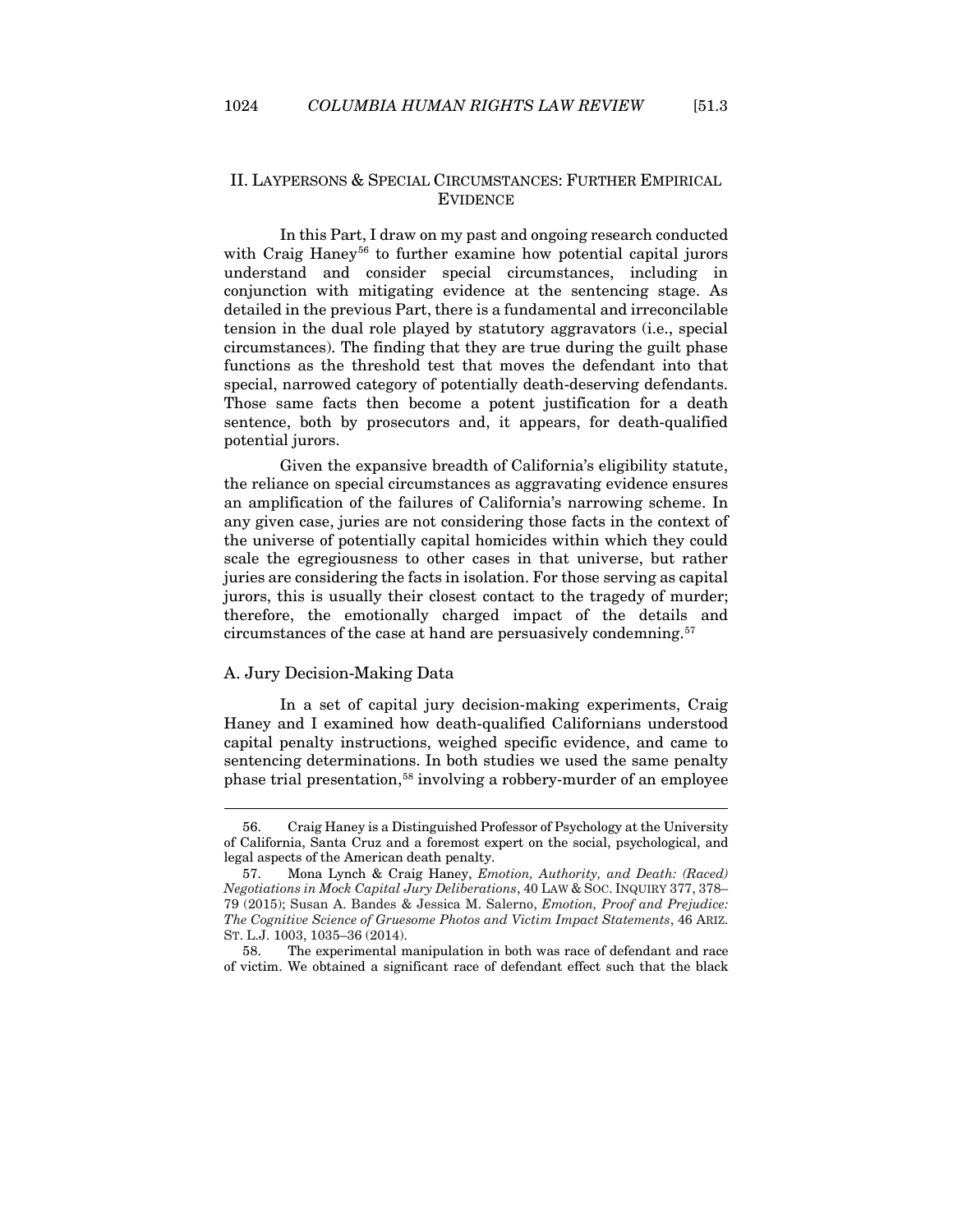working behind the counter in a Domino's pizza outlet. Participants were told that two special circumstances were found to be true: the murder occurred during the commission of a robbery,<sup>[59](#page-15-0)</sup> and the defendant had been lying in wait outside the store until the employee-victim was alone.<sup>[60](#page-15-1)</sup> Allegations of prior violence, including a previous robbery, were also presented as aggravating evidence. Mitigating evidence was presented by the defense, indicating that the defendant had suffered a severely abusive childhood that prompted his mental health problems and substance abuse, and that the defendant's family still loved and needed him.

In the first study, 348 death-qualified California adults individually viewed the trial presentation and then were asked to make a sentencing judgment. Subsequent to that, participants completed a large battery of measures, assessing how they weighed and considered individual pieces of evidence and testimony, their perceptions about the defendant and his character, and their comprehension of the jury instructions that were to guide their decision. They also completed a series of attitude and racial bias measures and a set of demographic measures.<sup>[61](#page-15-2)</sup>

<span id="page-15-5"></span><span id="page-15-4"></span>The second study replicated the first but added group deliberation to better approximate jury decision-making and to see how the deliberation process mediated some of the findings from the individual-level study.[62](#page-15-3) A total of 539 death-qualified Californians were assigned to one of 100 small groups (ranging in size from four to seven participants) in the second study. Each group watched the penalty phase trial presentation, then deliberated to determine a

defendant was substantially more likely to receive death from our mock jurors. This Article focuses on the aggregated results, rather than the differences between the race conditions.

<sup>59</sup>*. See* CAL. PENAL CODE § 190.2 (a)(17)(A) (West 2019).

<sup>60</sup>*. See id.* § 190.2 (a)(15).

<span id="page-15-2"></span><span id="page-15-1"></span><span id="page-15-0"></span><sup>61.</sup> Mona Lynch & Craig Haney, *Discrimination and Instructional Comprehension: Guided Discretion, Racial Bias, and the Death Penalty*, 24 LAW & HUM. BEHAV. 337, 344 (2000).

<span id="page-15-3"></span><sup>62.</sup> Mona Lynch & Craig Haney, *Capital Jury Deliberation: Effects on Death Sentencing, Comprehension, and Discrimination*, 33 LAW & HUM. BEHAV. 481, 484–85 (2009) [hereinafter Lynch & Haney (2009)]; Mona Lynch & Craig Haney, *Mapping the Racial Bias of the White Male Capital Juror: Jury Composition and the "Empathic Divide*,*"* 45 LAW & SOC. REV. 69, 79 (2011) [hereinafter Lynch & Haney (2011)].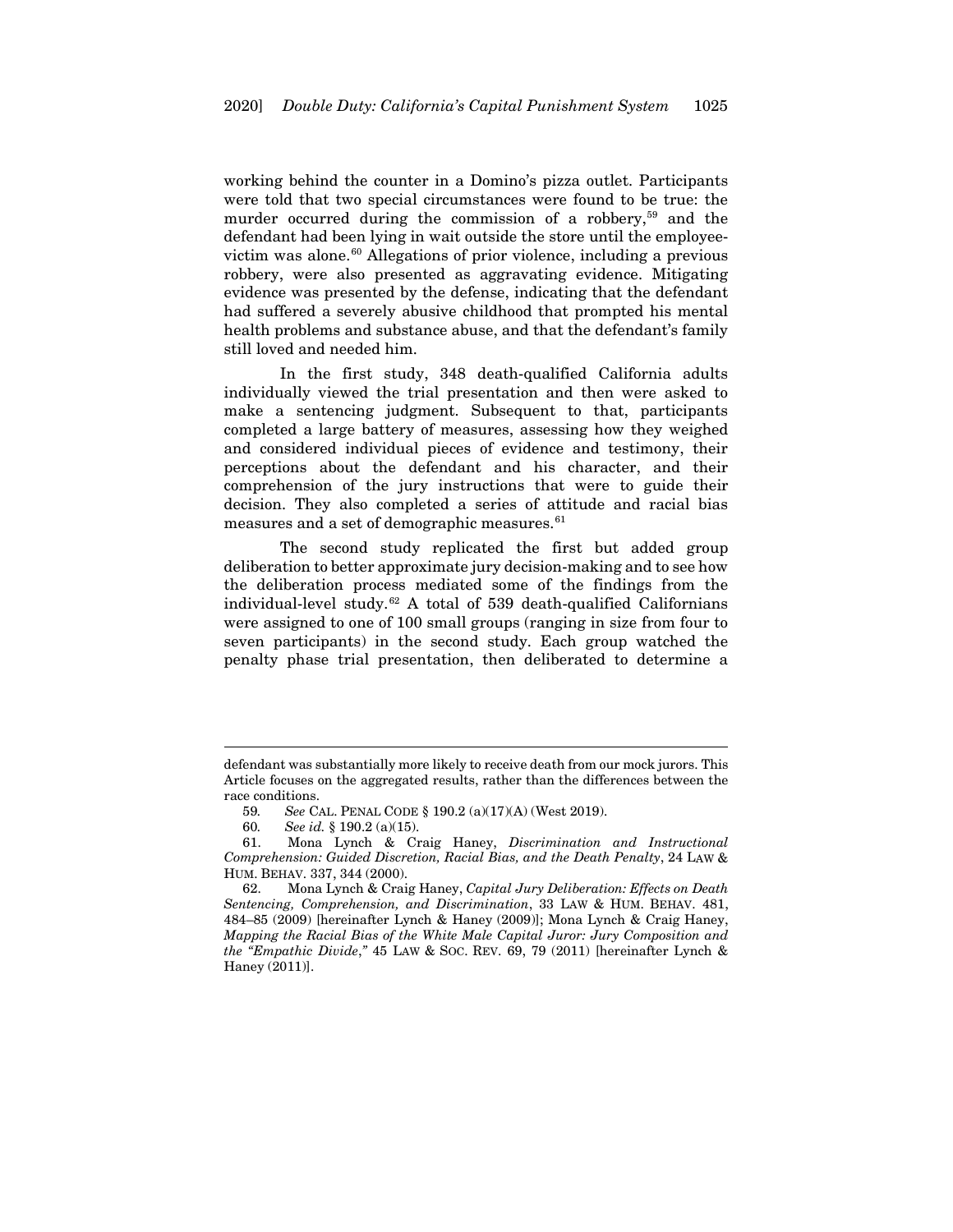penalty verdict before individually completing a similar battery of measures about the case perceptions, comprehension, and so on.<sup>[63](#page-16-1)</sup>

In the first study, we found that evidence under factor (a)—the case facts and special circumstances found to be true—was the single most influential factor for those who selected death. A total of 99% of the participants who opted for death indicated that this factor weighed in favor of death for them. $64$  Only 11% of the entire participant pool weighed the case facts in favor of life, even though, as a matter of law, it is acceptable to do so. As a point of contrast, 20% of the participants inappropriately weighed the mitigating evidence about the defendant's substance abuse problems—which was *only* supposed to be considered in mitigation—as favoring death.<sup>[65](#page-16-3)</sup>

The second study yielded similar findings. Factor (a) was the single most important factor for participants who voted for death: 92% weighed it in favor of death. Overall, just under 10% of the participants weighed the case facts under factor (a) in favor of a life sentence.<sup>[66](#page-16-4)</sup> For the substance abuse mitigating evidence, on the other hand, nearly one out of four participants (24%) across both life and death voters inappropriately weighed that factor in favor of death, almost the same proportion (28%) who appropriately weighed it in favor of life.[67](#page-16-5) Our deliberations data also indicated that those favoring a death sentence frequently pointed to a particularly vivid and gruesome case fact in their persuasive arguments during deliberation, including to dismiss the value of all the mitigating evidence presented by the defense.<sup>[68](#page-16-6)</sup>

#### <span id="page-16-0"></span>B. Survey Research Data

The other data that speak to this issue come from a set of four high-quality telephone surveys conducted over the past five years in three different California counties regarding capital cases that were

<span id="page-16-1"></span><sup>63.</sup> Lynch & Haney (2011), *supra* note [62,](#page-15-4) at 77–78. If they could not come to a unanimous decision within 90 minutes, a "mistrial" was declared, and the individual sentence preference votes were recorded. *Id*. at 81.

<span id="page-16-2"></span><sup>64.</sup> Lynch & Haney, *supra* not[e 61,](#page-15-5) at 349 (Table 2). Our participants were especially likely to inappropriately weigh all of the mitigating evidence in favor of death when they viewed the black defendant. *See id*. at 353 (Table 6).

<sup>65</sup>*. Id*. at 349 (Table 2).

<sup>66.</sup> Lynch & Haney (2009), *supra* not[e 62,](#page-15-4) at 487 (Table 1).

<span id="page-16-5"></span><span id="page-16-4"></span><span id="page-16-3"></span><sup>67</sup>*. Id*. In this study we also uncovered a racial bias in the evaluation of evidence disadvantaging the black defendant, especially by the white male participants. *See id.* at 488 (Tables 2 and 3).

<span id="page-16-6"></span><sup>68.</sup> Lynch & Haney*, supra* not[e 57,](#page-14-5) at 389–390 (discussing the "dirty socks" used to gag the victim during the robbery).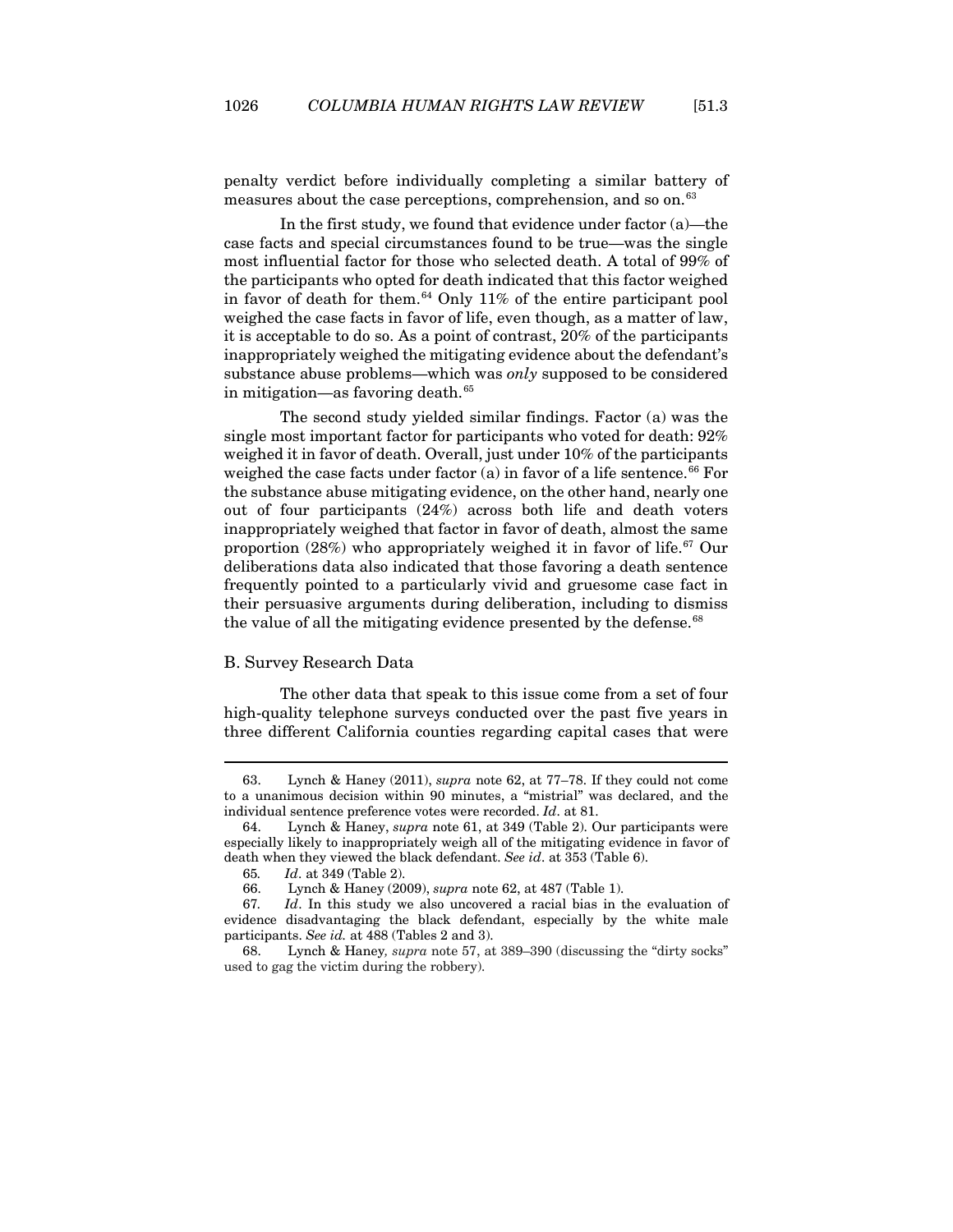pending trial. The surveys sought to examine the impact of death qualification on the jury pool and included a series of questions that assessed how potential jurors in each local jurisdiction felt about various forms of aggravating and mitigating evidence. The first two county-wide surveys of jury-eligible adults were conducted in Solano County, California during the periods of November–December 2014 and April–May 2016 respectively.<sup>[69](#page-17-0)</sup> The next county-wide survey of jury-eligible adults was conducted in Fresno County, California from January–March 2017. The final county-wide survey of jury-eligible adults was conducted in Santa Clara County, California from February–March 2019.

<span id="page-17-3"></span>Each survey was administered by a professional market research firm, and the interviews were completed by trained interviewers who used a state-of-the-art computer-assisted telephone interviewing ("CATI") system for administration and data entry. In all of the surveys, we used a probability sampling design to reach both landline users and cell phone users in order to obtain a representative sample of the jury-eligible population in the county. The first Solano survey had a sample of 496 respondents, and the remaining three surveys had 500 respondents each. Respondents were screened for jury eligibility before being invited to participate. To meet the criteria of jury-eligibility, only adults who indicated that they were U.S. citizens between eighteen and seventy-five years of age, who were either registered to vote in the county under study or who possessed a driver's license or a state-issued I.D. card with an address in the county, and who were able to speak and understand English were deemed eligible. Those who were employed as police officers and those who had a felony record without having their rights restored were excluded from participation.

All of the surveys were similar in design, content, and length. They began with an array of general criminal justice attitude questions, followed by a measure of death penalty attitudes that assessed respondents' overall level of support for, or opposition to, capital punishment. The next set of questions were designed to assess respondents' potential for disqualification<sup>[70](#page-17-1)</sup> under the *Witherspoon*,<sup>[71](#page-17-2)</sup>

<span id="page-17-0"></span><sup>69.</sup> For more details about these two Solano County surveys, *see generally*  Mona Lynch & Craig Haney, *Death Qualification in Black and White: Racialized Decision Making and Death‐Qualified Juries,* 40 LAW & POL'Y 148 (2018).

<sup>70</sup>*. See id*. at 149–150.

<span id="page-17-2"></span><span id="page-17-1"></span><sup>71.</sup> Witherspoon v. Illinois, 391 U.S. 510, 522 (1968). This case narrowed prosecutors' discretion in removing jurors who were uncomfortable with the death penalty by prohibiting states from excluding potential jurors "simply because they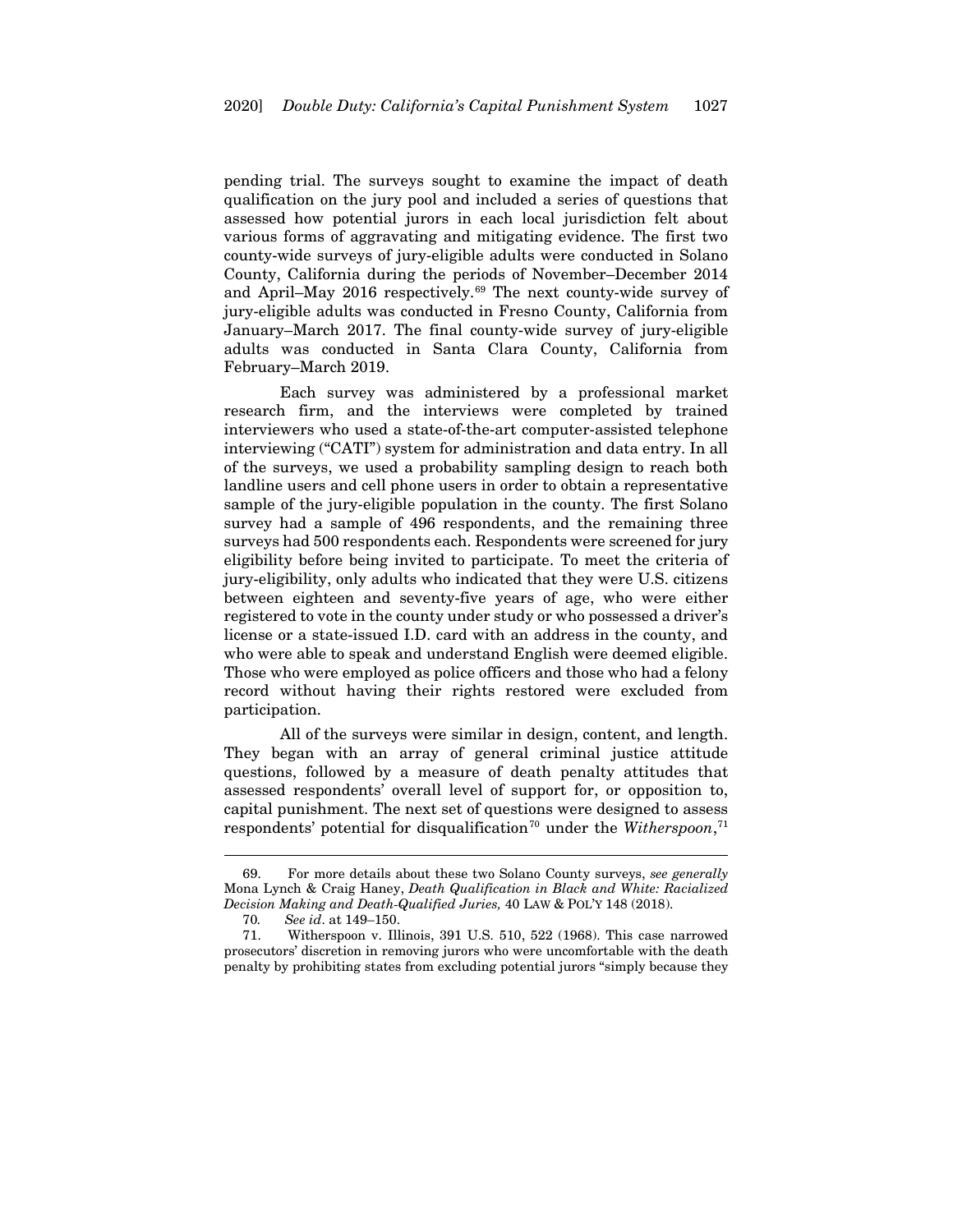Witt,<sup>[72](#page-18-0)</sup> and *Morgan* standards.<sup>[73](#page-18-1)</sup> Respondents were informed about the legal requirements for seating capital juries in California, as well as the basic procedures, and, depending upon whether they supported or opposed the death penalty, they were asked three questions that assessed qualification status.<sup>[74](#page-18-2)</sup> Respondents who answered affirmatively to one or more of the screening questions were deemed "excludable;" the remainder were coded as death-qualified.

Before completing a series of demographic items, respondents answered a series of questions designed to address the way that they understood and evaluated a number of potential aggravating and mitigating factors, including both factors specific to the respective capital cases as well as more general facts or circumstances that are frequently presented in capital penalty trials. These items included

<span id="page-18-2"></span><span id="page-18-1"></span>73. Morgan v. Illinois, 504 U.S. 719, 729 (1992). The Court found that a trial court's refusal to exclude those who were such strong supporters of the death penalty that they would automatically sentence someone convicted of a capital crime to death was a due process violation. After *Morgan*, potential jurors can be excluded from serving on capital cases on the basis of either support or opposition.

74. The questions asked were:

1) Do you OPPOSE [SUPPORT] the death penalty so much that you could not be fair in deciding whether a defendant is guilty or not guilty? That is, you would NEVER [ALWAYS] vote to CONVICT any defendant in the guilt phase of the trial no matter what the evidence showed, in a case where the death penalty was a possible sentence?

2) In a case where a defendant was convicted of murder for which the death penalty was a possible punishment, do you OPPOSE [SUPPORT] the death penalty so much that you feel your attitude might interfere with or impair your ability to act fairly in the PENALTY phase—that is, actually deciding that the defendant should get the death penalty instead of life in prison without parole [life in prison without parole instead of the death penalty]?

3) Do you OPPOSE [SUPPORT] the death penalty so much that you would NEVER [ALWAYS] actually vote to impose THE DEATH PENALTY in ANY case in which the defendant has been convicted of first degree murder and is eligible to receive the death penalty, no matter what the evidence showed?

*Lynch & Haney*, *supra* note [69,](#page-17-3) at 154.

voiced general objections to the death penalty or expressed conscientious or religious scruples against its infliction." Per *Witherspoon*, potential jurors could only be excluded for cause if they could *never* vote in favor of death, no matter the facts and circumstances of the case.

<span id="page-18-0"></span><sup>72.</sup> Wainwright v. Witt, 469 U.S. 412, 424 (1985). The Court held exclusionary criteria to also encompass those whose death penalty opinions were so strong as to either prevent or substantially impair their ability to fulfill their duties as capital jurors.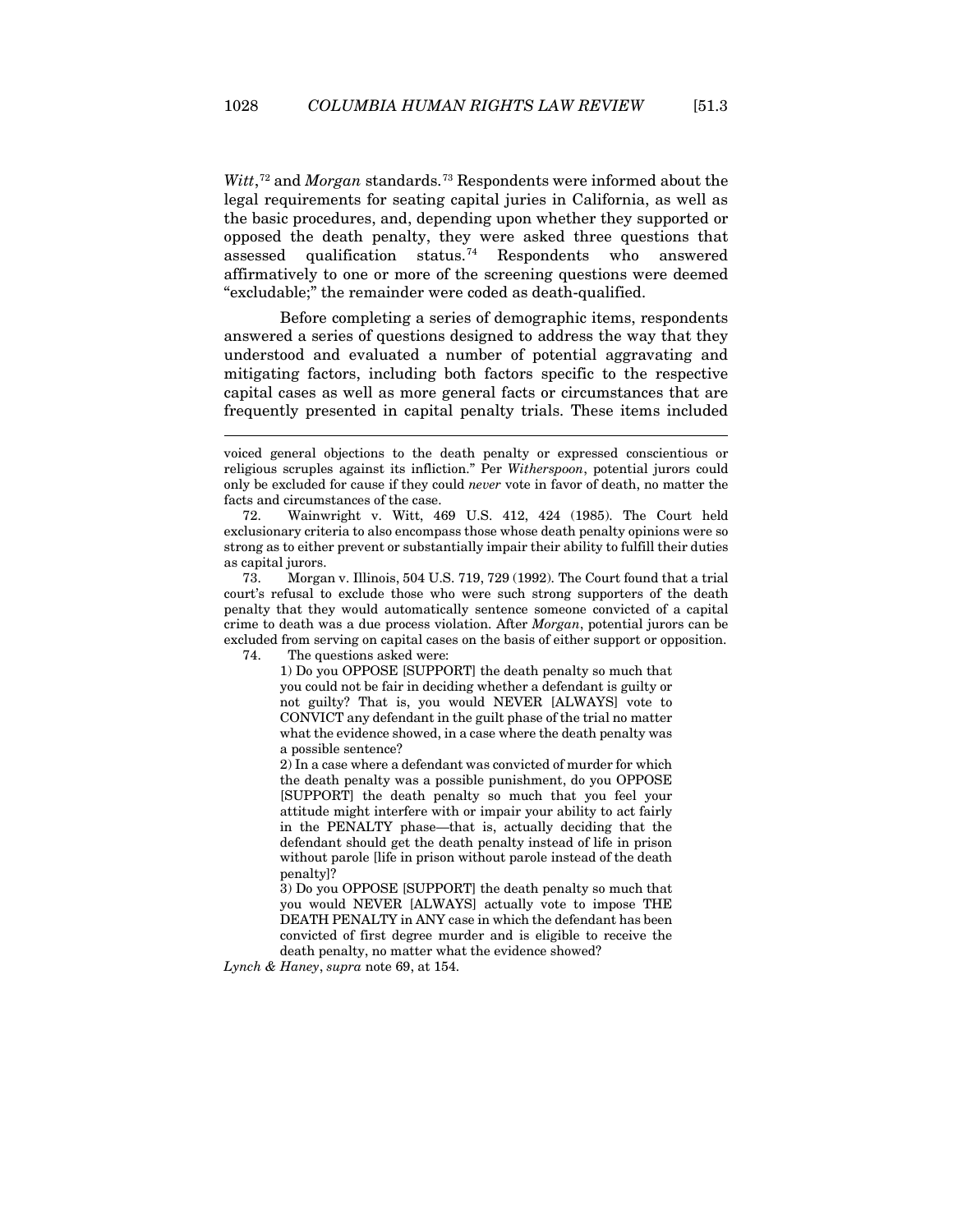some of the statutory special circumstances that also function as eligibility criteria. For this series of questions, respondents were asked to imagine that they had been selected to serve on a capital jury, that they had found the defendant in the case to be guilty and "eligible" for the death penalty, and that they were now deciding on the appropriate penalty—life without parole or death. They were asked to indicate whether the specific fact or circumstance would make them more likely to support a death sentence, less likely to support a death sentence, or would not affect their sentencing decision at all. It is these items that the Article focuses on here.

Each survey included items assessing four special circumstances as defined in section 190.2(a): the killing of a police officer; murders that are especially brutal, involving torture or extreme physical abuse; murders involving multiple victims; and one version of felony murder (in the course of a sexual assault). A range of more general and case-specific aggravating and mitigating factors that would be introduced in accordance with section 190.3 were also included.

Table 1 displays the relative influence of the four statutory special circumstances measured in all the surveys, as well as the nonstatutory aggravating factor that typically comes in under factor (a) of section 190.3: a lack of expressed remorse for the crime, among those jurors who are deemed death-qualified. Below those are two non-crimerelated mitigators that were measured in all four surveys, plus additional life history mitigating evidence specific to the individual cases. As indicated in Table 1, the only life history-related mitigating factor that a majority of death-qualified respondents weighed toward life is evidence that the defendant suffered from serious documented mental illness, as measured in the second Solano survey and the Fresno County survey, as well as the effect of fetal alcohol syndrome which was measured in the Fresno study. Otherwise, the often-present mitigation that the defendant grew up in hardship and poverty, measured in all four surveys, and evidence that the defendant experienced other severe forms of family dysfunction during childhood, as measured in various ways across the first three surveys, only moved a minority of respondents toward a life sentence.

In the Appendix, the Article presents more detailed data for each individual survey illustrating how the respective samples indicated they would weigh various factors. The italicized items in Tables 2–5 (in the Appendix) are measured in multiple surveys, providing the comparative data across the samples. As illustrated in Tables 2–5, the most persuasive mitigating factor across all four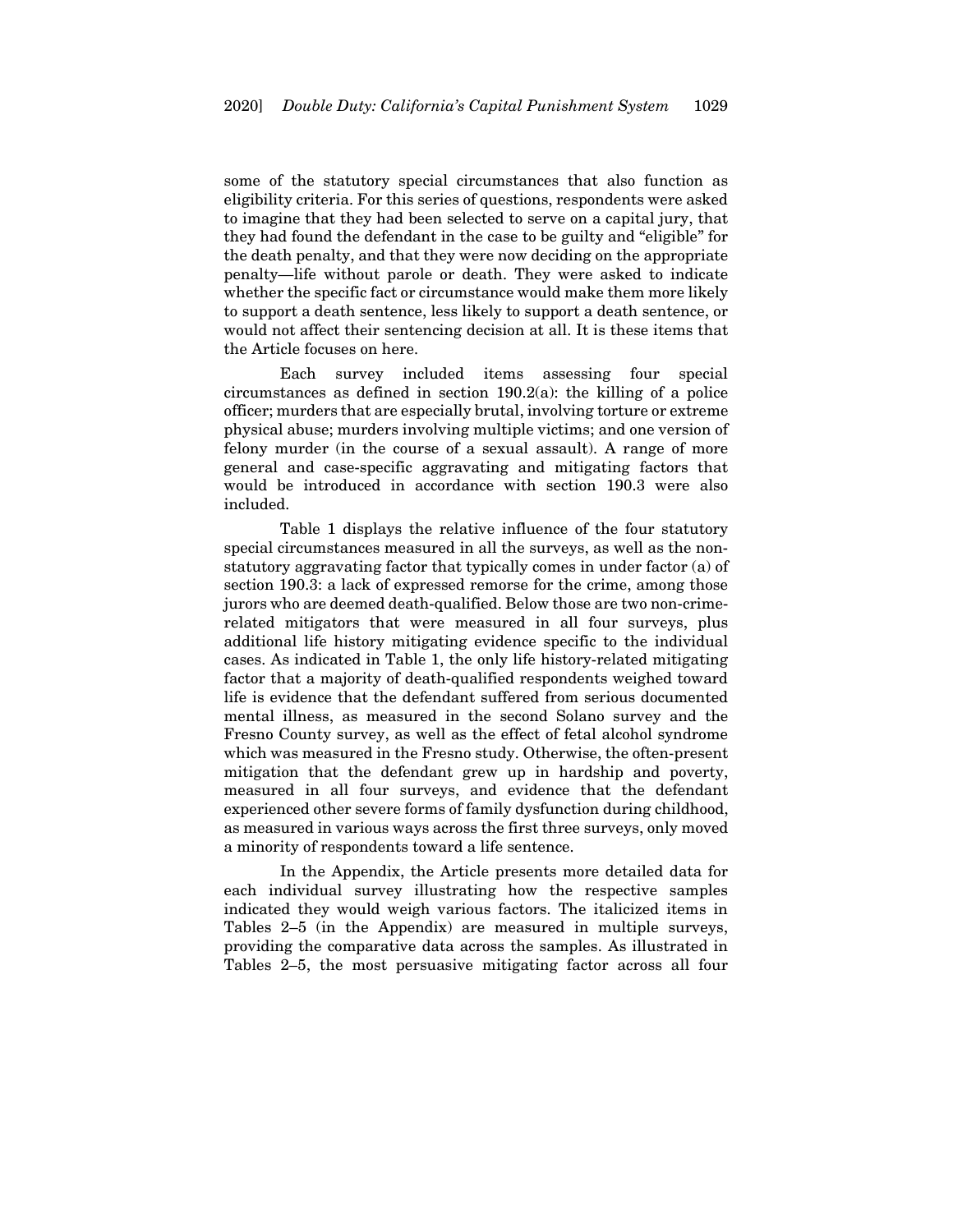surveys, lingering doubt about the defendant's guilt, had nothing to do with life history mitigation. This mitigator would move between twothirds and four-fifths of the death-qualified respondents across the samples toward a life sentence. This stands in stark contrast to the responses to the life history mitigation.

|                                                                                     | Solano<br>1                     | Solano<br>$\overline{2}$        | Fresno                          | Santa<br>Clara                  |
|-------------------------------------------------------------------------------------|---------------------------------|---------------------------------|---------------------------------|---------------------------------|
| Special<br>Circumstances<br>$\infty$<br>$\mathbf 1$<br>Non-Statutory<br>Aggravator) | Weigh<br>toward<br><b>DEATH</b> | Weigh<br>toward<br><b>DEATH</b> | Weigh<br>toward<br><b>DEATH</b> | Weigh<br>toward<br><b>DEATH</b> |
| Victim was a<br>police<br>officer killed in line of<br>duty                         | 43%                             | 46%                             | 46%                             | 42%                             |
| Murder was<br>especially<br>brutal, involving torture<br>or abuse                   | 81%                             | 78%                             | 78%                             | 80%                             |
| Two or more victims were<br>murdered                                                | 58%                             | 57%                             | 60%                             | 56%                             |
| Murder was committed<br>during commission<br>οf<br>sexual assault                   | 53%                             | 66%                             | 65%                             | 62%                             |
| Defendant expressed no<br>remorse for crime                                         | 53%                             | 51%                             | 58%                             |                                 |
| &<br>Life History<br>Circumstances<br>Mitigation                                    | Weigh<br>toward<br><b>LIFE</b>  | Weigh<br>toward<br><b>LIFE</b>  | Weigh<br>toward<br><b>LIFE</b>  | Weigh<br>toward<br><b>LIFE</b>  |
| Defendant likely to be<br>well-behaved in prison                                    | 19%                             | 22%                             | 28%                             | 34%                             |
| Defendant grew up<br>in<br>hardship & poverty                                       | 17%                             | 21%                             | 20%                             | 11%                             |
| Defendant grew up with<br>disabled single mother                                    | 13%                             |                                 |                                 |                                 |
| Defendant loving father<br>& husband                                                | 19%                             |                                 |                                 |                                 |

**Table 1: Relative Weight Given to Special Circumstances vs. Non-Crime Related Mitigating Evidence**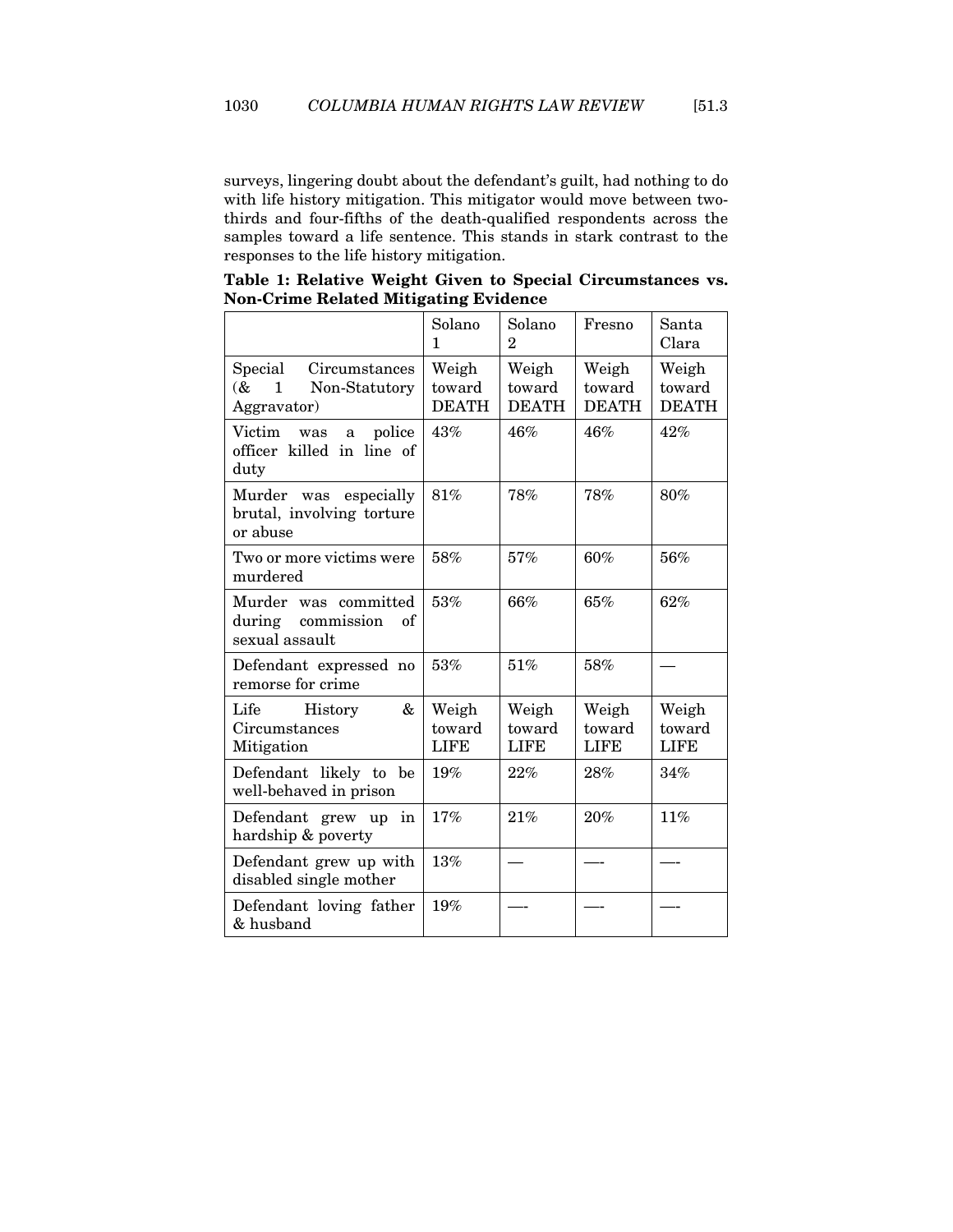| Defendant victim<br>of<br>physical & emotional<br>abuse as child                       | 36%    |     |     |
|----------------------------------------------------------------------------------------|--------|-----|-----|
| Defendant raised<br>$_{\rm by}$<br>adults with<br>drug<br>problems & mental<br>illness | 31%    | 39% |     |
| suffered<br>Defendant<br>serious, documented<br>mental illness                         | $56\%$ | 59% |     |
| Defendant suffered fetal<br>alcohol syndrome                                           |        | 55% |     |
| Defendant hardworking<br>immigrant from Mexico                                         |        |     | 15% |
| Defendant generous &<br>charitable with others                                         |        |     | 22% |

As illustrated in Table 1 and in the Appendix tables, much of the crime-related aggravating evidence, especially three of the four statutory special circumstances (all but the killing of a police officer), weighed toward death for the majority of respondents. The broad, relatively vague special circumstance that the murder was especially brutal, involving torture or extreme physical abuse, consistently generated the most support for death among the death-qualified respondents.

The specific evidentiary factors that animated the special circumstances, such as child victims in sex-related felony murders (in the second Solano and Santa Clara surveys), the specific details of the death-eligible homicide (in all four surveys), and the specific methods of killing (in the first Solano survey and the Fresno survey) all weighed toward death for the majority of respondents. Wherever measured, prior criminal activity and/or prior convictions did not have nearly as much persuasive pull as did the facts of the crime, including those that are tied to statutory special circumstances.

This survey data, in conjunction with the empirical evidence reviewed in Section II.A, suggest that special circumstances are highly accessible and salient as aggravating evidence at the selection stage for death-qualified laypersons, especially relative to other kinds of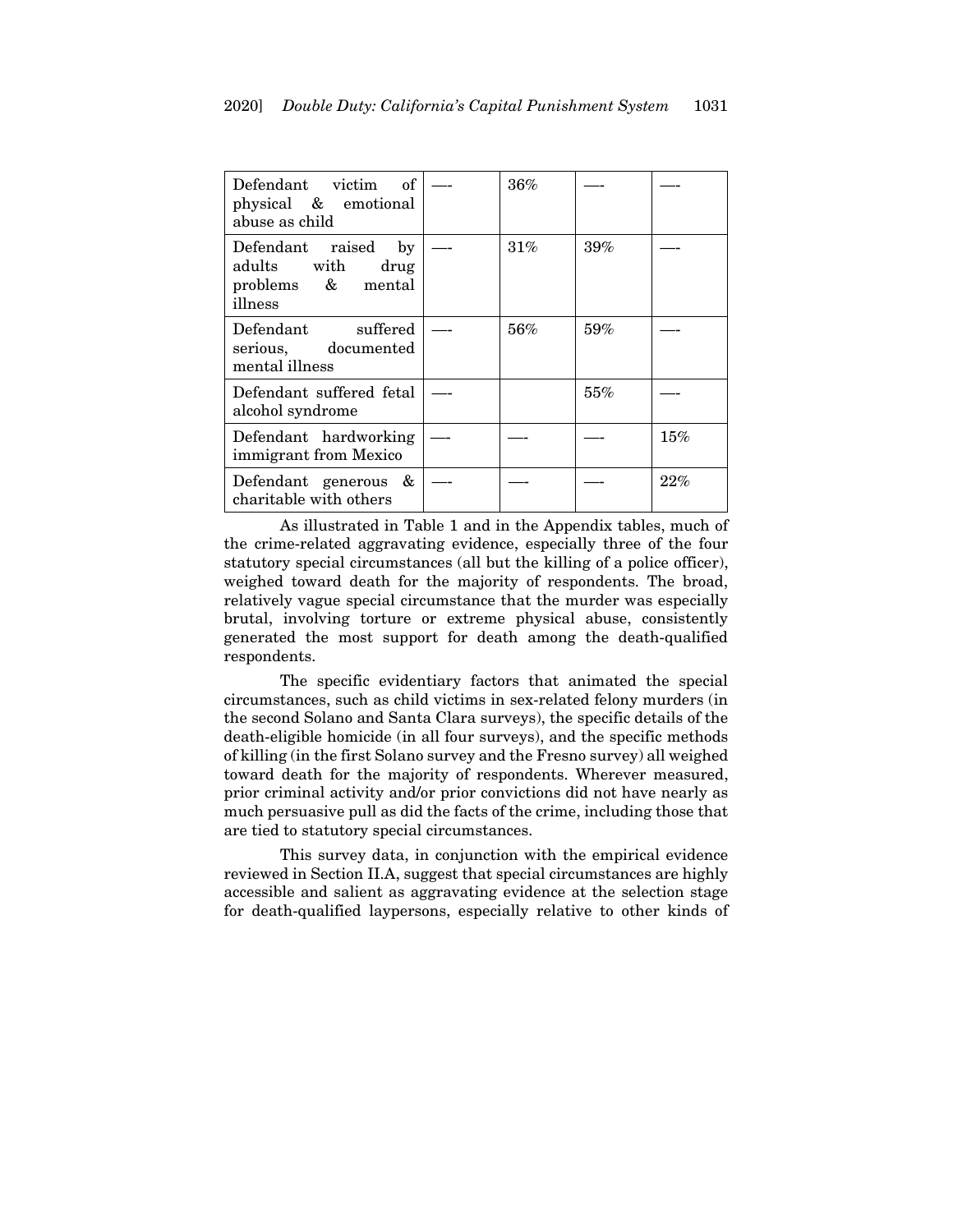aggravating and mitigating evidence.[75](#page-22-1) Under the California scheme, wherein the jury only proceeds to a penalty phase after it has made the threshold determination that one or more special circumstances were true, the prosecutor's formal burden, to cross the threshold to deatheligibility, becomes her most powerful weapon in making a case for death. In that regard, the prosecutor is able to do more than simply elaborate on the crime's circumstances as part of a persuasive argument aimed at both crossing the threshold and in support of a death sentence, as is the case when the two decisions occur at the penalty stage. In the California case, the prosecutor also functionally reinforces the jury's prior-stage decision by using the facts that the jurors themselves found to be true as the central reason to impose death.

#### **CONCLUSION**

<span id="page-22-0"></span>As detailed in Part I, the empirical evidence that California's narrowing scheme fails to do its job at the front end of the capital process is both compelling and convincing. The statute itself defines a huge range of homicides as death-eligible, and as a result, prosecutors have extraordinary discretionary leeway to pursue death sentences, if they so choose, in almost all first-degree murder cases and even in the majority of second-degree and manslaughter cases.[76](#page-22-2) And again, it appears that in this state, prosecutors wield that discretion quite differentially county-by-county.<sup>[77](#page-22-3)</sup> The empirical evidence presented in Part II suggests that the front-end failure to statutorily narrow has consequences for the critical selection stage as well. Special circumstances loom large in the penalty decision-making process, ensuring that the risk of arbitrariness in the eligibility decision-points

<span id="page-22-1"></span><sup>75.</sup> These findings are consistent with studies that rely on interview data collected from previous capital jurors and indicate that, even at the penalty phase, jurors are still primarily concerned with guilt and have a difficult time considering mitigating evidence in favor of a sentence less than death. *See* Ursula Bentele & William J. Bowers, *How Jurors Decide on Death: Guilt Is Overwhelming; Aggravation Requires Death; and Mitigation Is No Excuse*, 66 BROOK. L. REV. 1011, 1019–21 (2001).

<span id="page-22-2"></span><sup>76.</sup> Shatz & Rivkind, *supra* not[e 16,](#page-5-6) at 1327–35; Baldus et al., *supra* not[e 28,](#page-8-7)  at 713–23.

<span id="page-22-3"></span><sup>77.</sup> Pierce & Radelet, *supra* note [38,](#page-9-6) at 25–31. This is not limited to California—geographic disparities by county within state jurisdictions is pervasive. *See* Smith, *supra* not[e 39,](#page-9-7) at 230–35.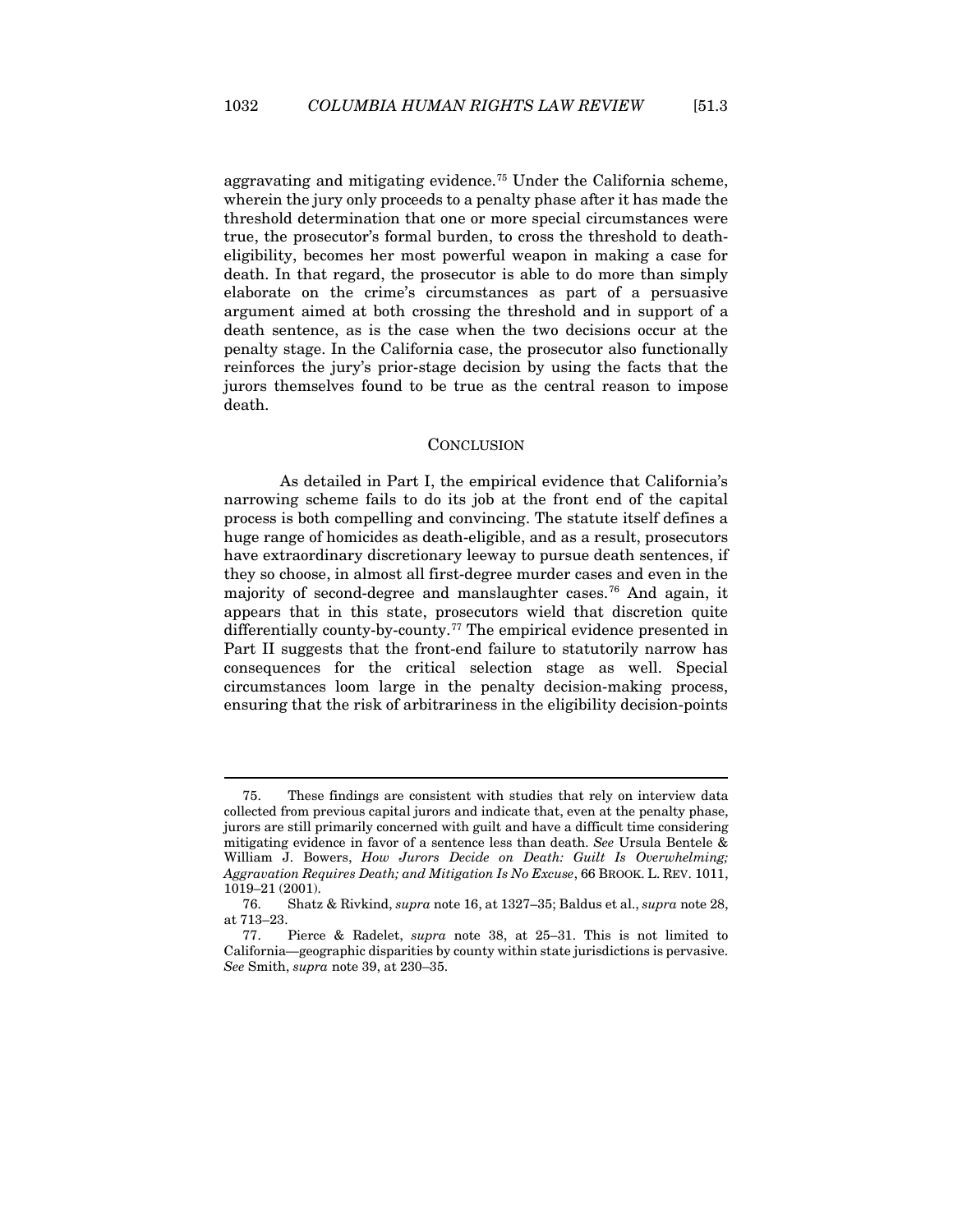carries over, ultimately contributing to arbitrariness in ultimate sentence outcomes in the state.<sup>[78](#page-23-0)</sup>

Nonetheless, there is still more to understand about the on-theground decision-making that capital juries are tasked with, once prosecutors pursue cases capitally. How well do juries distinguish the gravity of case characteristics and special circumstances once they advance to a penalty phase, including in relation to mitigation? How determinative or influential is that threshold decision at the guilt phase on how special circumstances are weighed and considered during the penalty phase? Is the jury's weighing of this evidence, in conjunction with its consideration of mitigating evidence, systematically shaped by inappropriate features of the case, such as the racial identities defendants and/or victims? Do the characteristics of jurors themselves, including their demographic identities and/or orientations toward capital punishment and the criminal justice system more broadly, impact their ability to rationally and consistently perform their duties both in determining eligibility and in the selection decision?

Data availability has been a huge roadblock in California for researchers who endeavor to answer these questions using actual case processing and outcome data. Being able to track forward from the universe of homicides to the final sentencing decision typically requires merging multiple data sources and omitting key variables (due to access problems) at each stage of process. There is also a wide range of data quality and degree of accessibility as a function of local jurisdiction and as a function of time. Nonetheless, this work is being done in a variety of creative ways in California and other states,[79](#page-23-1) as is evidenced by the contributions in this symposium.

But because actual capital jury decision-making as a process largely remains a black box,<sup>[80](#page-23-2)</sup> there is a need to continue to get at the

<sup>78</sup>*. See* Smith, *supra* not[e 39,](#page-9-7) at 254–57*.*

<span id="page-23-1"></span><span id="page-23-0"></span><sup>79.</sup> For examples of this work focusing on California, *see generally* Baldus, et al., *supra* note [28;](#page-8-7) Catherine M. Grosso et al., *Death by Stereotype: Race, Ethnicity, and California's Failure to Implement* Furman*'s Narrowing Requirement*, UCLA L. REV. (forthcoming 2020).

<span id="page-23-2"></span>The most comprehensive effort to shine a light on this black box was the Capital Jury Project ("CJP"), headed up by the late William Bowers. Over a number of years, CJP researchers interviewed nearly 1200 former jurors from over 350 capital cases in 14 jurisdictions, collecting data on a wide range of jurors' experiences in the trial. Their findings have appeared in dozens of published articles and several books. *See generally* William J. Bowers, *The Capital Jury*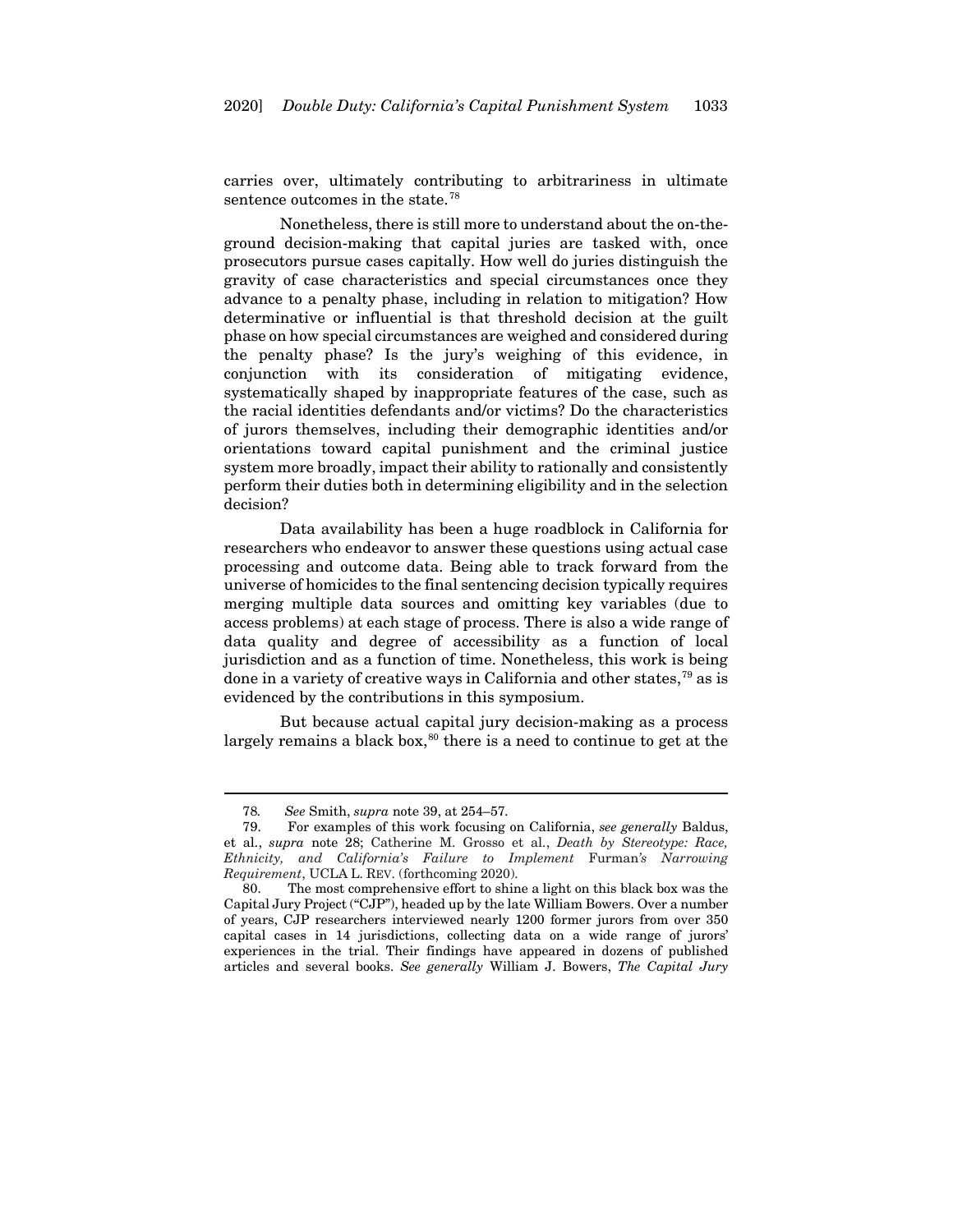micro-level decision-making that citizens are called upon to do in our capital punishment system. The complexity and emotionally challenging nature of the cognitive tasks they are required to undertake as capital jurors cannot be underestimated. In particular, little research has directly examined how jurors grapple with the dual duties they are tasked with undertaking. Therefore, we would benefit from additional studies designed to triangulate around what we can learn from case outcome data. That includes additional interviewbased studies, building on the success of the Capital Jury Project, to further probe former capital jurors' experiences and decision-making processes. It also entails using experimental approaches, including lab experiments and survey experiments, which even if they compromise on external validity, can directly test hypotheses about the sociocognitive underpinnings of capital decision-making.

*Project: Rationale, Design, and Preview of Early Findings*, 70 INDIANA L.J. 1043 (1994) (describing CJP and some of its early findings).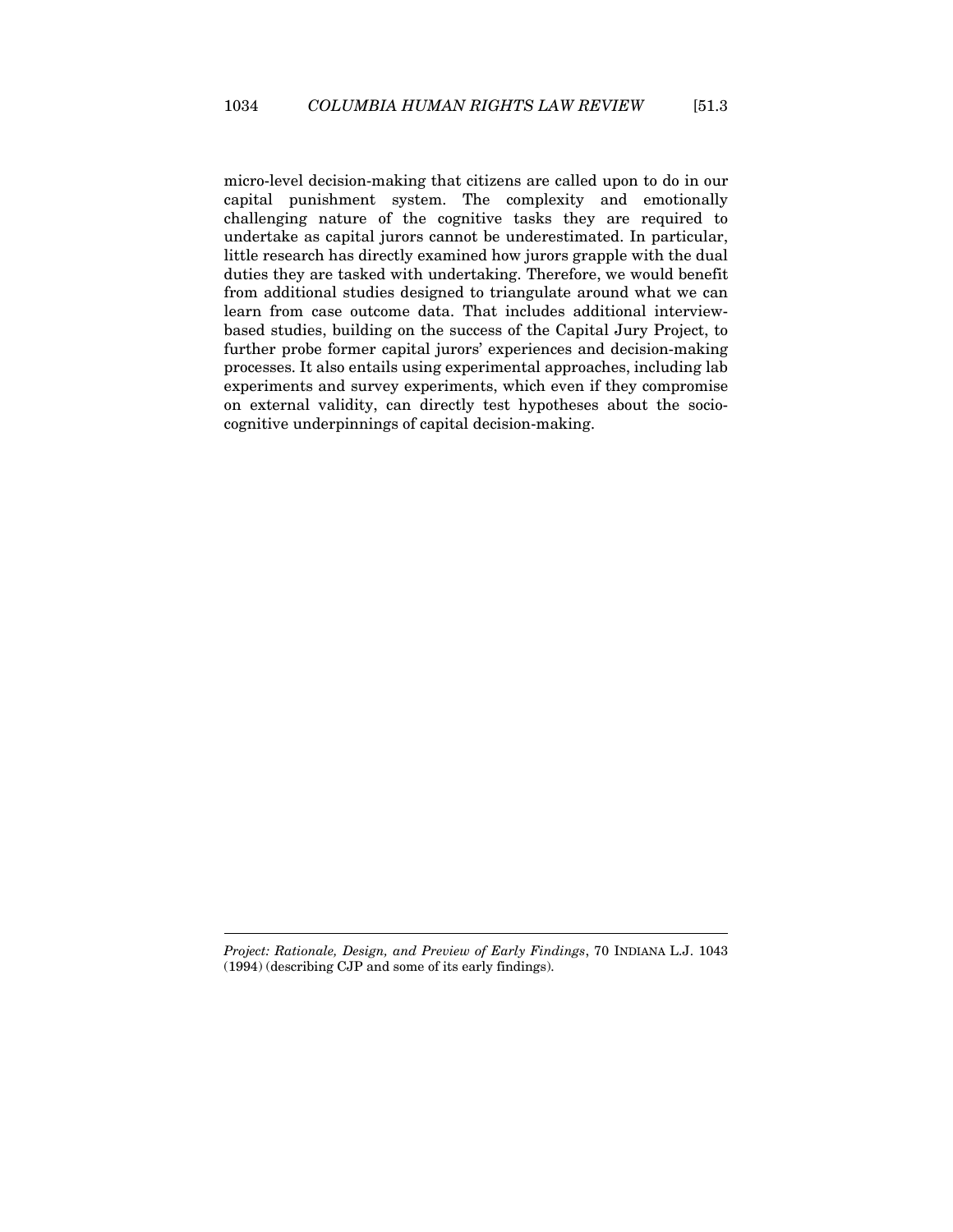## APPENDIX

<span id="page-25-0"></span>

| Table 2: Assessments of Aggravation & Mitigation: Solano 1 |  |
|------------------------------------------------------------|--|
| Death-Qualified Sample $(N = 284)^{81}$                    |  |

|                                                                       | Weigh<br>toward<br><b>DEATH</b> | Weigh<br>toward<br><b>LIFE</b> | Would NOT<br>Weigh<br>in<br>Decision |
|-----------------------------------------------------------------------|---------------------------------|--------------------------------|--------------------------------------|
| 190.2 (a) ITEMS (Special Circumstances)                               |                                 |                                |                                      |
| Victim<br>police<br>was<br>$\alpha$<br>officer in line of duty        | 43% (118)                       | $12\%$ (33)                    | 45% (121)                            |
| Murder was esp. brutal,<br>involving<br>torture<br>or<br>abuse        | $81\% (224)$                    | $7\%$ (19)                     | $12\%$ (33)                          |
| Two or more victims were<br>murdered                                  | 53% (143)                       | $10\% (26)$                    | 37% (100)                            |
| Murder was committed<br>during commission<br>of<br>sexual assault     | 58% (156)                       | $15\%$ (40)                    | 28% (75)                             |
| 190.3 ITEMS (Aggravating Factors)                                     |                                 |                                |                                      |
| The victim was elderly                                                | 35% (92)                        | 14% (38)                       | 51% (137)                            |
| Defendant expressed no<br>remorse for crime                           | 53% (145)                       | 13% (34)                       | 34% (94)                             |
| The victim was a child                                                | 62% (171)                       | $11\% (30)$                    | 27% (74)                             |
| The victim was police<br>shot<br>officer<br>multiple<br>times in back | 62% (172)                       | $9\% (24)$                     | 29% (80)                             |
| Defendant committed<br>other gun-related crimes                       | 41% (113)                       | 19% (53)                       | 40% (109)                            |
| 190.3 ITEMS (Mitigating Factors)                                      |                                 |                                |                                      |
| Defendant likely to be<br>well-behaved in prison                      | $7\%$ (18)                      | 19% (53)                       | 74% (204)                            |

<span id="page-25-1"></span><sup>81.</sup> The actual reported data in each of these tables exclude all who were deemed excludable, and those who responded "do not know" or refused to respond to a given item. The italicized items in these tables are measured in multiple surveys, providing the comparative data across the samples.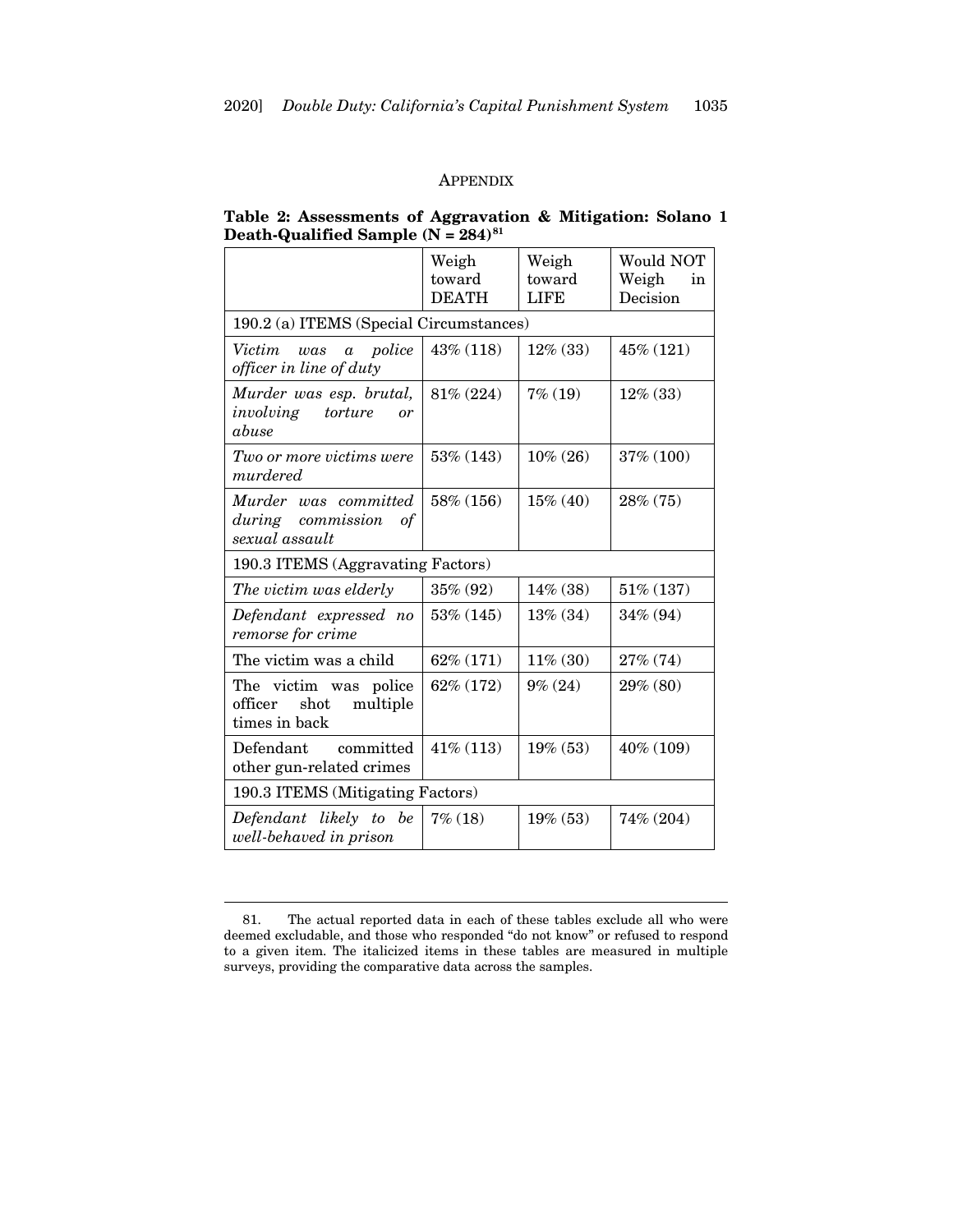| lingering<br>You have<br>doubts about defendant's<br>guilt          | $5\%$ (13)  | $64\%$ (153) | $31\% (74)$ |
|---------------------------------------------------------------------|-------------|--------------|-------------|
| Defendant grew up<br>in<br>hardship & poverty                       | $8\% (21)$  | $17\%$ (46)  | 75% (207)   |
| Defendant grew up with<br>disabled single mother                    | $7\% (20)$  | 13% (37)     | 79% (220)   |
| Defendant loving father<br>& husband                                | $12\%$ (31) | $19\% (51)$  | 69% (179)   |
| Murder<br>not<br>was<br>premeditated, but victim<br>tried to resist | $22\%$ (57) | $41\%$ (106) | $38\%$ (98) |
| Defendant lost job & was<br>trying to support<br>his<br>family      | $8\% (21)$  | $19\%$ (52)  | 73\% (198)  |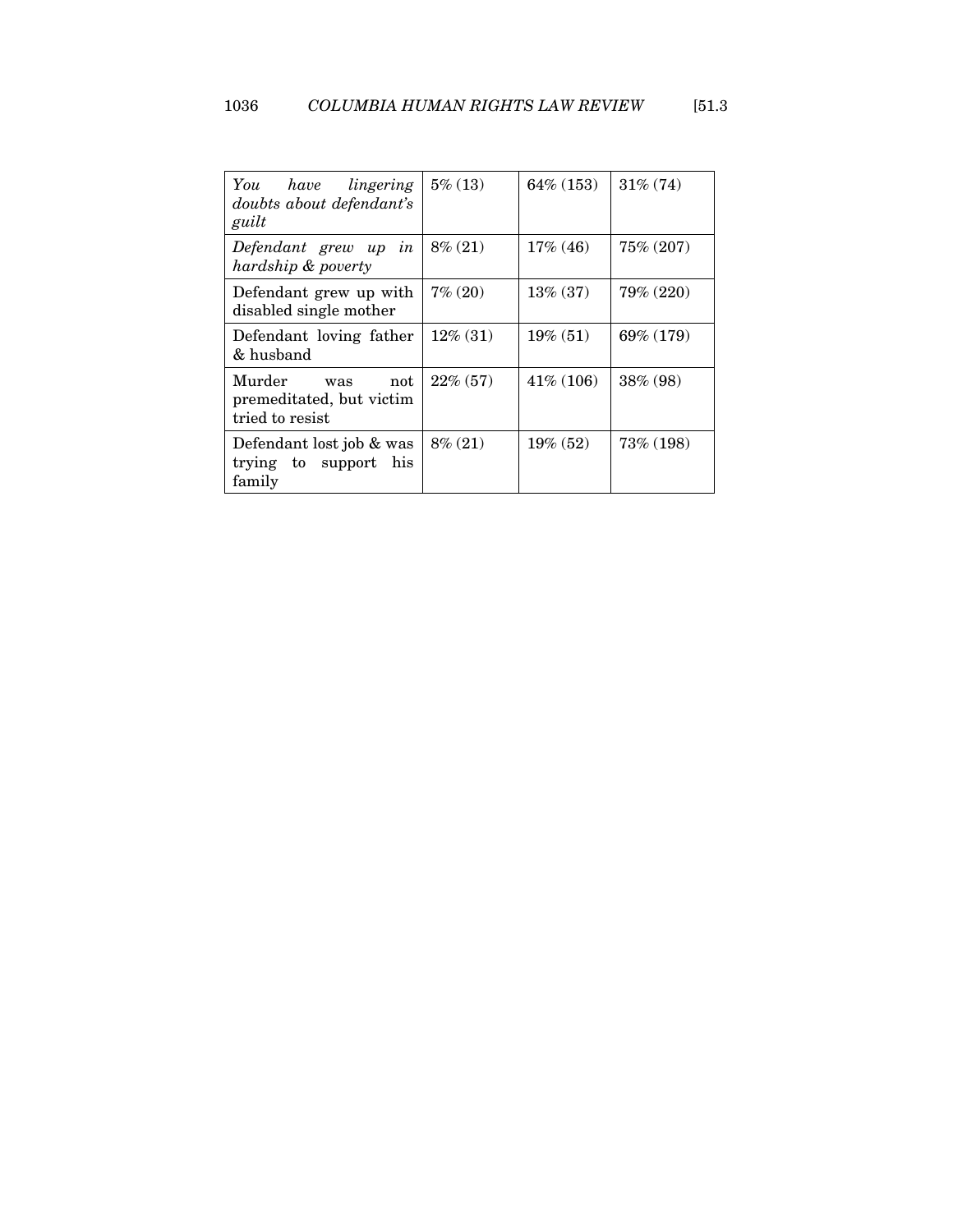|                                                                            | Weigh<br>toward<br><b>DEATH</b> | Weigh<br>toward<br><b>LIFE</b> | Would NOT<br>Weigh<br>in<br>Decision |
|----------------------------------------------------------------------------|---------------------------------|--------------------------------|--------------------------------------|
| 190.2 (a) ITEMS (Special Circumstances)                                    |                                 |                                |                                      |
| Victim<br>police<br>was<br>$\alpha$<br>officer in line of duty             | 46% (121)                       | 12% (32)                       | 42% (109)                            |
| Murder was esp. brutal,<br>involving<br>torture<br>or<br>abuse             | 78% (215)                       | $8\% (21)$                     | 14% (39)                             |
| Two or more victims were<br>murdered                                       | 57% (151)                       | $9\% (25)$                     | 34% (91)                             |
| Murder was committed<br>during commission<br>$\sigma f$<br>sexual assault  | 66% (177)                       | $10\% (26)$                    | 24% (66)                             |
| 190.3 ITEMS (Aggravating Factors)                                          |                                 |                                |                                      |
| Victim was elderly                                                         | 31% (82)                        | $14\%$ (38)                    | 54% (143)                            |
| Defendant expressed no<br>remorse for crime                                | 51% (137)                       | $11\% (30)$                    | 38% (103)                            |
| Defendant had a prior<br>criminal record                                   | 27% (70)                        | 19% (48)                       | 54% (140)                            |
| Victim was a 13-year-old<br>girl who was kidnapped<br>& sexually assaulted | 75% (207)                       | $9\% (24)$                     | 16% (44)                             |
| The cause of death was<br>strangulation                                    | 29% (80)                        | $10\% (26)$                    | 61% (167)                            |
| 190.3 ITEMS (Mitigating Factors)                                           |                                 |                                |                                      |
| Defendant likely to be<br>well-behaved in prison                           | $9\% (23)$                      | 22% (56)                       | 69% (176)                            |
| You<br>have<br>lingering<br>doubts about defendant's<br>guilt              | $6\% (14)$                      | 67% (164)                      | 27% (66)                             |
| in<br>Defendant grew<br>up<br>hardship & poverty                           | $10\% (26)$                     | $21\% (55)$                    | 69% (185)                            |

## **Table 3: Assessments of Aggravation & Mitigation: Solano 2 Death-Qualified Sample (N = 283)**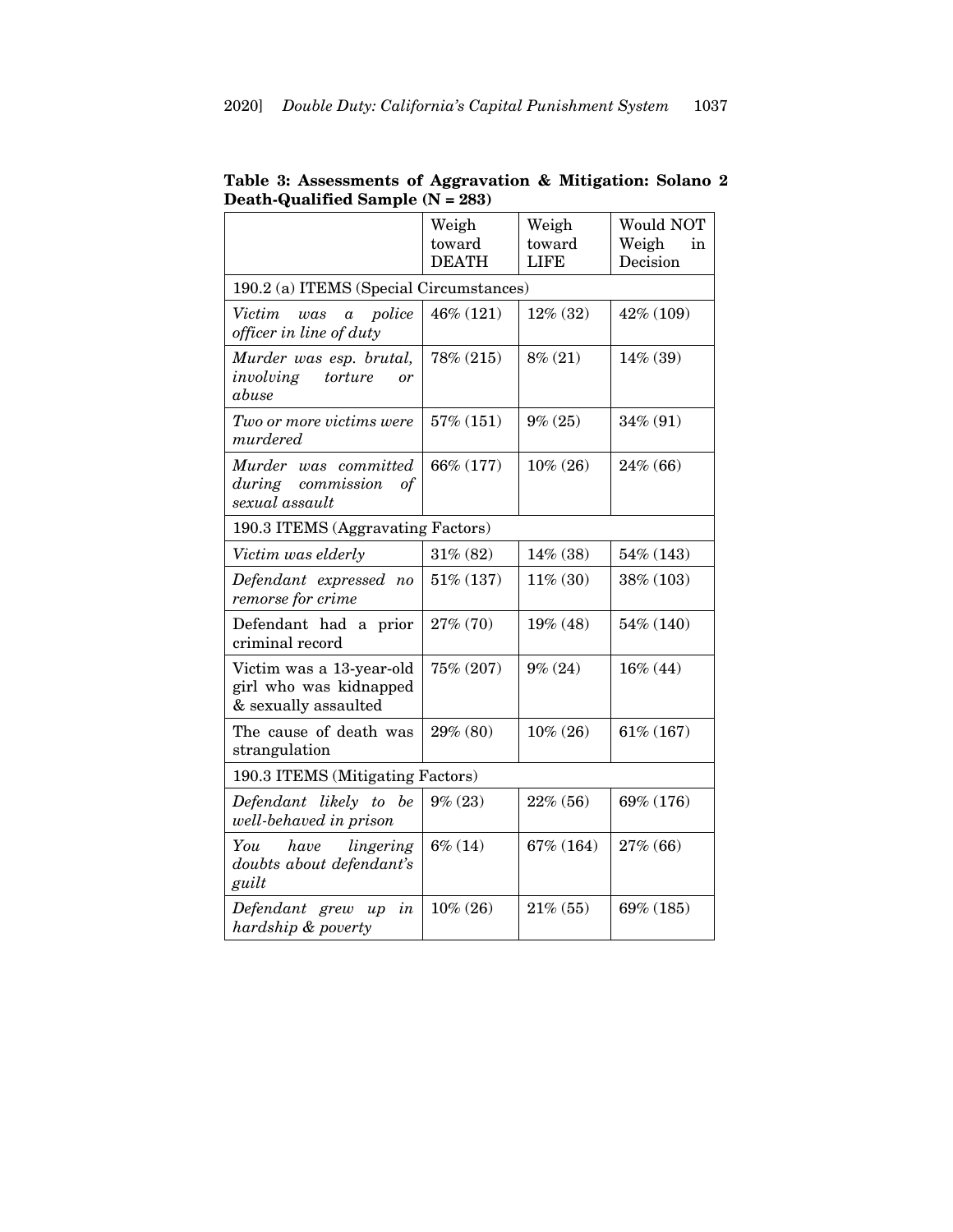| Defendant had long,<br>documented history of<br>mental illness since youth              | $7\%$ (19) | $56\%$ (150) | $37\% (97)$  |
|-----------------------------------------------------------------------------------------|------------|--------------|--------------|
| Defendant raised<br>by<br>adults with drug<br>problems & mental<br>illness              | $7\%~(20)$ | $31\% (84)$  | $61\%$ (165) |
| Defendant was rejected<br>by his parents at a young<br>age & experienced<br>instability | $7\%$ (19) | $31\% (84)$  | $62\%$ (168) |
| of<br>Defendant victim<br>physical & emotional<br>abuse as child                        | $8\%~(21)$ | $36\% (93)$  | $56\%$ (145) |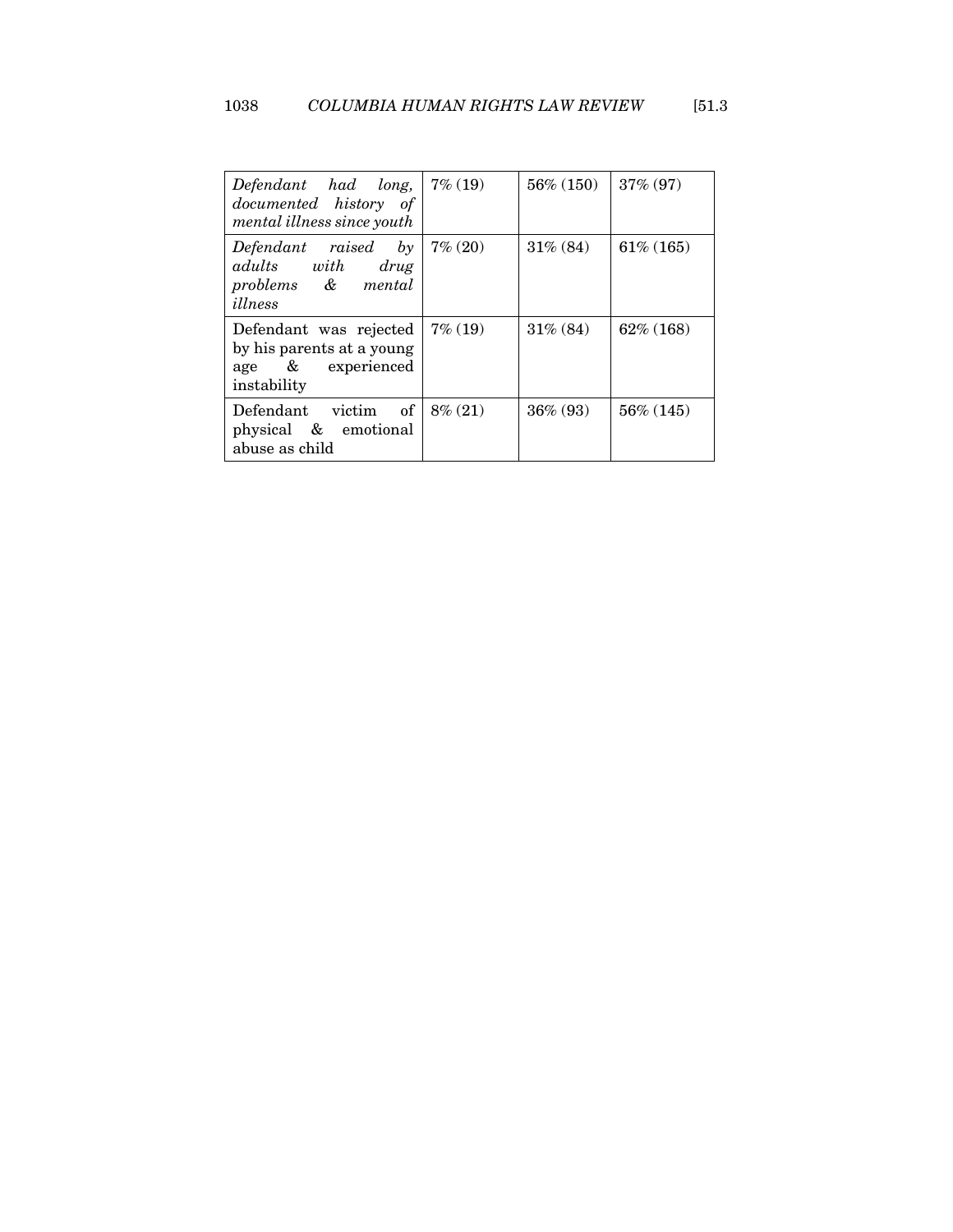|                                                                                    | Weigh<br>toward<br><b>DEATH</b>  | Weigh<br>toward<br><b>LIFE</b> | Would<br><b>NOT</b><br>Weigh<br>in<br>Decision |  |
|------------------------------------------------------------------------------------|----------------------------------|--------------------------------|------------------------------------------------|--|
| 190.2 (a) ITEMS (Special Circumstances)                                            |                                  |                                |                                                |  |
| Victim<br>police<br>was<br>$\boldsymbol{a}$<br>officer in line of duty             | 46% (128)                        | 14% (39)                       | 40% (109)                                      |  |
| Murder was esp. brutal,<br>torture<br>involving<br>or<br>abuse                     | 78% (220)                        | $7\%$ (19)                     | $15\%$ (43)                                    |  |
| more victims<br>Two<br>$\overline{or}$<br>were murdered                            | $60\%$ (165)                     | $9\% (25)$                     | 31% (87)                                       |  |
| Murder was committed<br>during commission of<br>sexual assault                     | 65% (179)                        | $12\%$ (33)                    | 23% (65)                                       |  |
| 190.3 ITEMS (Aggravating Factors)                                                  |                                  |                                |                                                |  |
| Victim was elderly                                                                 | 33% (91)                         | 18% (49)                       | 49% (133)                                      |  |
| Defendant expressed no<br>remorse for crime                                        | 58% (162)                        | 14% (39)                       | 28% (77)                                       |  |
| Defendant had a long<br>criminal record & spent<br>much of adult life in<br>prison | 47% (126)                        | $20\%$ (53)                    | 34% (91)                                       |  |
| Victims'<br>throats<br>were<br>slashed                                             | 58% (162)                        | $11\% (30)$                    | 31% (86)                                       |  |
| Defendant<br>in<br>suspect<br>attempted<br>murder<br>in<br>another case            | 46% (126)                        | 18% (48)                       | 36% (99)                                       |  |
|                                                                                    | 190.3 ITEMS (Mitigating Factors) |                                |                                                |  |
| Defendant likely to be<br>well-behaved in prison                                   | 13% (33)                         | 28% (72)                       | 59% (150)                                      |  |
| You<br>have lingering<br>doubts<br>about<br>defendant's guilt                      | $4\%$ (9)                        | 67% (166)                      | 28% (67)                                       |  |

**Table 4: Assessments of Aggravation & Mitigation: Fresno Death-Qualified Sample (N = 288)**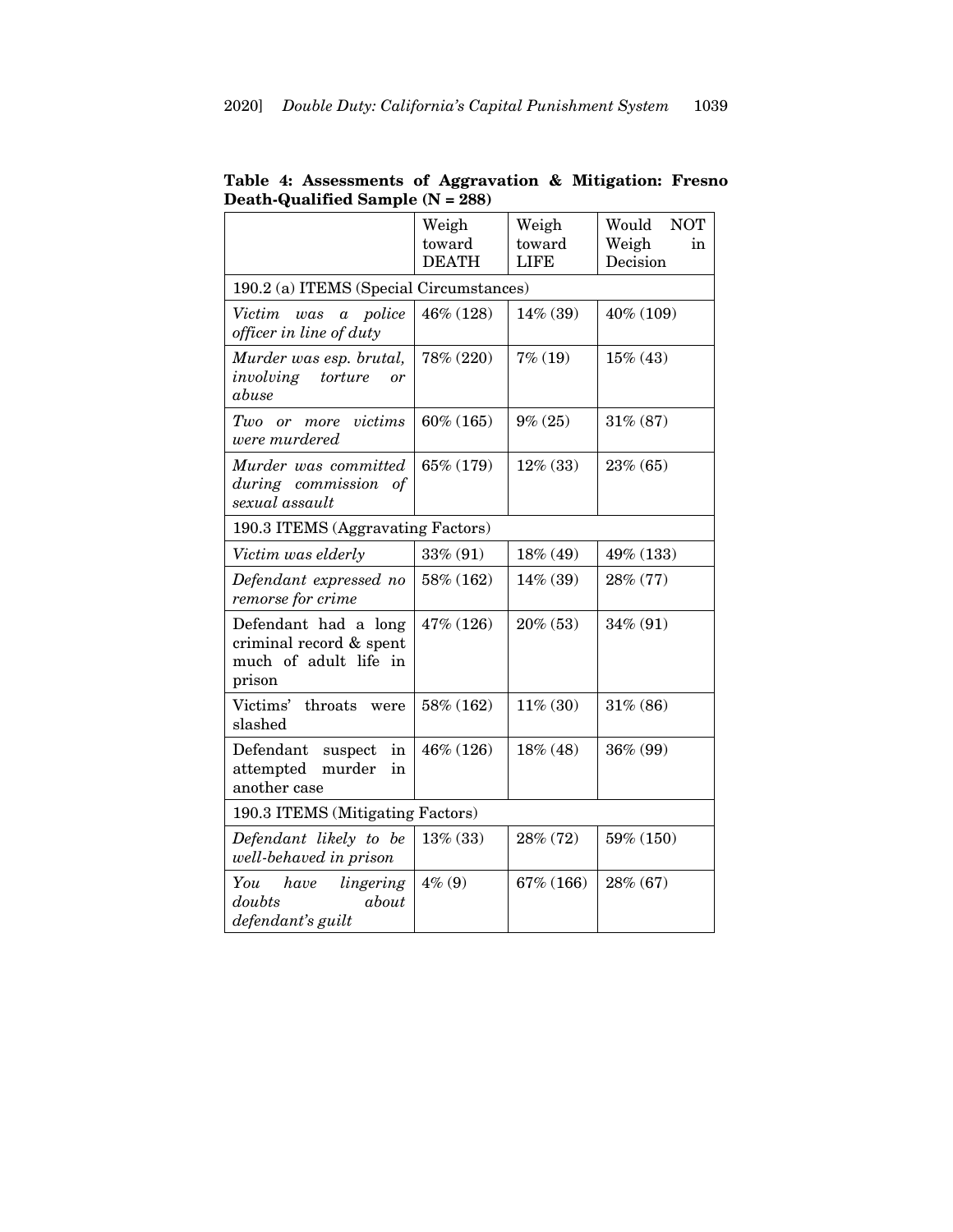| Defendant grew up in<br>hardship & poverty                              | $12\%$ (33) | $20\% (55)$    | $67\%$ (182) |
|-------------------------------------------------------------------------|-------------|----------------|--------------|
| Defendant had long,<br>documented history of<br>mental illness          | $9\% (25)$  | $59\%$ $(155)$ | $32\%$ (85)  |
| Defendant raised by<br>adults with drug<br>problems & mental<br>illness | $11\% (31)$ | $39\%$ (107)   | 50% (138)    |
| In the past, defendant<br>behaved and<br>has<br>worked well in prison   | $14\%$ (37) | $33\% (91)$    | 53\% (144)   |
| Defendant suffered<br>from fetal alcohol<br>syndrome                    | $9\% (23)$  | 55% (147)      | 37%<br>(98)  |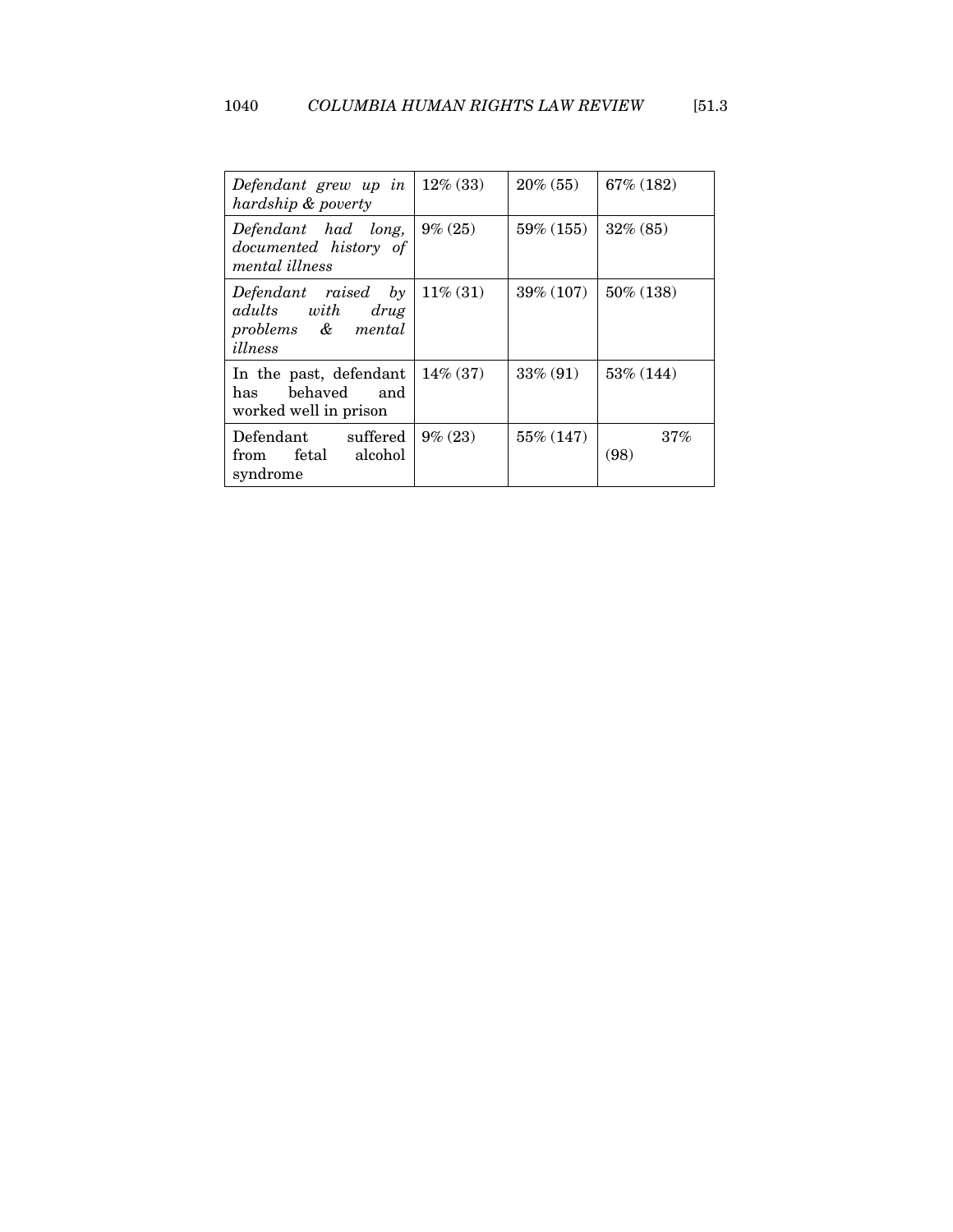|                                                                             | Weigh<br>toward<br><b>DEATH</b> | Weigh<br>toward<br><b>LIFE</b> | Would NOT<br>Weigh<br>in<br>Decision |
|-----------------------------------------------------------------------------|---------------------------------|--------------------------------|--------------------------------------|
| 190.2 (a) ITEMS (Special Circumstances)                                     |                                 |                                |                                      |
| Victim<br>police<br>was<br>$\alpha$<br>officer in line of duty              | 42% (117)                       | 13% (38)                       | 45% (126)                            |
| Murder was esp. brutal,<br>involving<br>torture<br>or<br>abuse              | 80% (227)                       | $8\% (24)$                     | $12\%$ (33)                          |
| Two or more victims were<br>murdered                                        | 56% (155)                       | $12\%$ (33)                    | 32% (88)                             |
| Murder was committed<br>during commission<br>οf<br>sexual assault           | 62% (177)                       | $14\%$ (41)                    | 24% (67)                             |
| 190.3 ITEMS (Aggravating Factors)                                           |                                 |                                |                                      |
| Victim was a 17-month-<br>old boy                                           | 56% (156)                       | $13\% (35)$                    | 31% (87)                             |
| The murdered child was<br>sexually assaulted                                | 72% (203)                       | $11\% (31)$                    | 17% (48)                             |
| Victim's genitals<br>were<br>injured                                        | 65% (182)                       | $12\%$ (32)                    | 23% (63)                             |
| Defendant was living in<br>the U.S. illegally                               | 23% (66)                        | $9\% (26)$                     | 68% (194)                            |
| Defendant's semen was<br>found<br>murdered<br>on<br>child's clothing & body | 64% (179)                       | $12\%$ (33)                    | 24% (67)                             |
| 190.3 ITEMS (Mitigating<br>Factors)                                         |                                 |                                |                                      |
| Defendant likely to be<br>well-behaved in prison                            | $6\% (17)$                      | 34% (94)                       | 60% (164)                            |
| You<br>have<br>lingering<br>doubts about defendant's<br>guilt               | $1\% (3)$                       | 81% (218)                      | $18\% (47)$                          |

**Table 5: Assessments of Aggravation & Mitigation: Santa Clara Death-Qualified Sample (N = 296)**